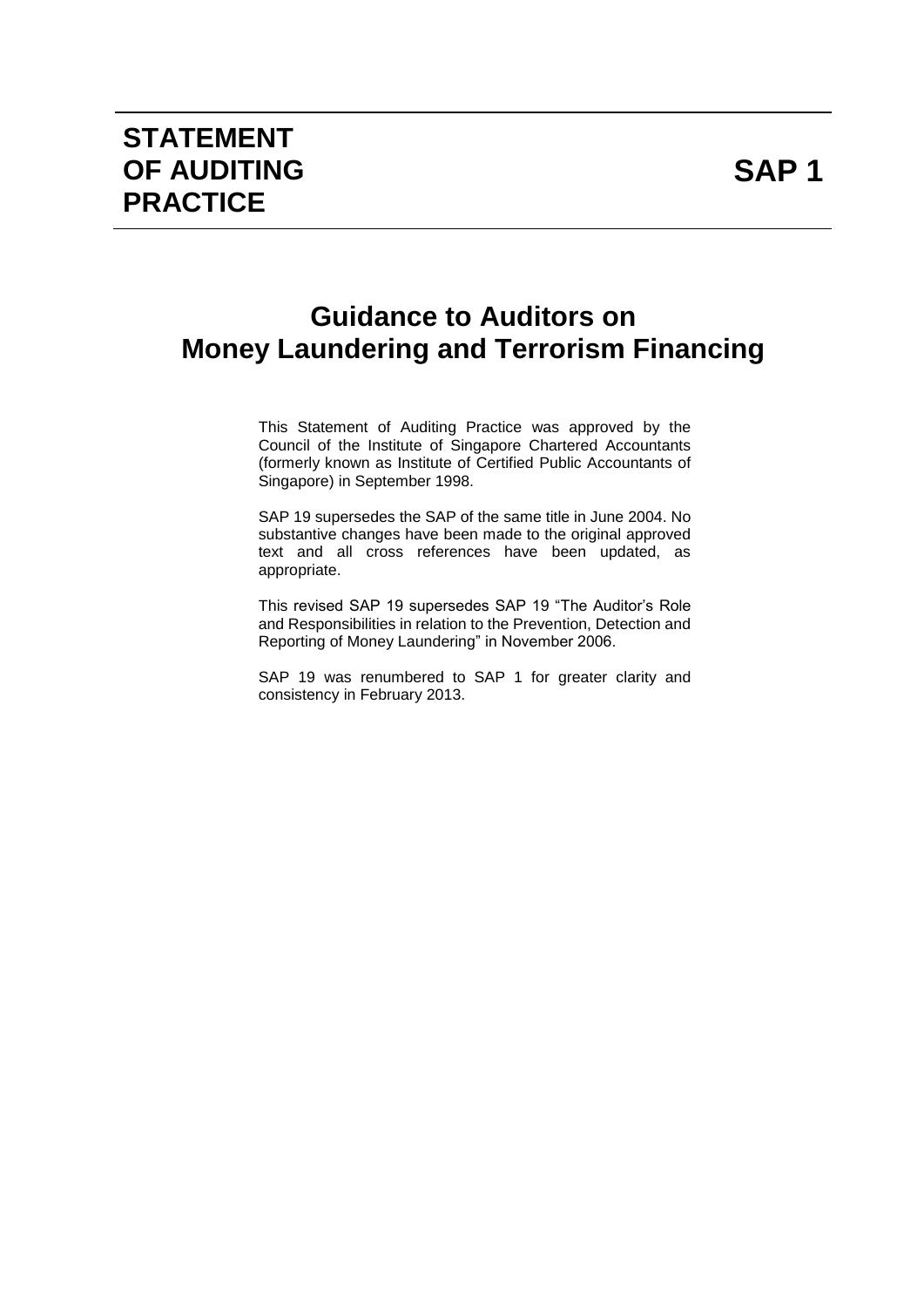### **Contents**

#### *paragraphs*

| Preamble                                                                                                                                                                                                                                          | $1 - 6$                                   |
|---------------------------------------------------------------------------------------------------------------------------------------------------------------------------------------------------------------------------------------------------|-------------------------------------------|
| Introduction                                                                                                                                                                                                                                      | $7 - 14$                                  |
| Responsibilities of Management                                                                                                                                                                                                                    | $15 - 16$                                 |
| <b>General Responsibilities of Auditors</b>                                                                                                                                                                                                       | $17 - 22$                                 |
| <b>Criminal Offences</b>                                                                                                                                                                                                                          | $23 - 28$                                 |
| Guidance on measures auditors need to establish                                                                                                                                                                                                   | 29-30                                     |
| Know-Your-Customer ("KYC")                                                                                                                                                                                                                        | $31 - 37$                                 |
| Conduct of the audit<br>Planning and performing the audit<br>Fraud<br>Laws and regulations<br>Additional considerations for audits of entities in the financial sector                                                                            | 38-39<br>$40 - 41$<br>$42 - 44$<br>45-46  |
| Reporting and Tipping-off<br>Confidentiality, statutory immunity and legal privilege<br>Knowledge and Suspicion<br>Procedures when possible money laundering or terrorism financing is discovered<br>The auditor's report on financial statements | 47-49<br>50-53<br>54-63<br>64-69<br>70-71 |
| Records Keeping                                                                                                                                                                                                                                   | 72-74                                     |
| Training                                                                                                                                                                                                                                          | 75-79                                     |

Appendix A: Description of Money Laundering and Terrorism Financing

Appendix B: Summary of Basic Criminal Offences Under Anti-Money Laundering Legislation

Appendix C: Summary of Basic Criminal Offences Under Terrorism-Financing Legislation

Appendix D: Summary of Basic Criminal Offences Under the Penal Code

Appendix E: Factors Indicating an Increased Risk of Money Laundering

Appendix F: Indicative Report Content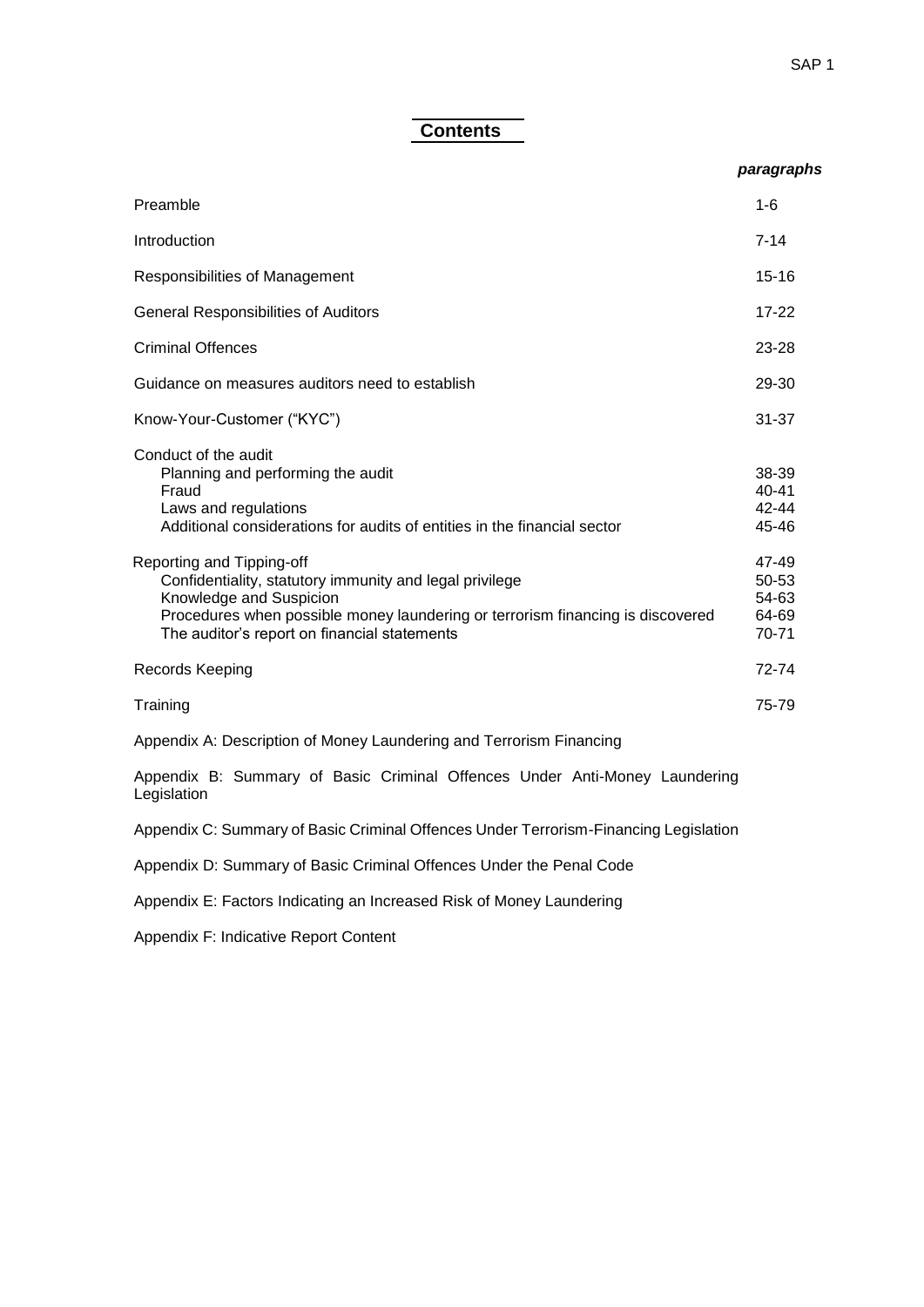## **STATEMENT OF AUDITING PRACTICE**

# **SAP 1**

## **Guidance to Auditors on Money Laundering and Terrorism Financing**

## **PREAMBLE**

- 1. When the Drug Trafficking (Confiscation of Benefits) Act ("DTA") was first enacted, drug trafficking was viewed as the primary source of funds for money laundering. The original Statement of Auditing Practice ("SAP") 19 of September 1998 was issued to provide guidance to auditors in Singapore concerning money laundering and its relationship with their responsibilities when auditing and reporting on financial statements.
- 2. Since then, there has been evidence that significant money laundering is not restricted to only proceeds from drug-related activities but also from other serious crimes. As a result, our laws were subsequently amended to extend anti-money laundering ("AML") provisions beyond drug trafficking to cover other serious crimes. Threats of terrorism and the need to effectively fight terrorism has also resulted in the enactment of new anti-terrorism financing ("ATF") legislation to criminalise terrorism financing.
- 3. Furthermore, as Singapore is a member of the Financial Action Task Force on Money Laundering ("FATF"), an international task force established to combat money laundering and terrorism financing on a global scale, it is obliged to comply with and implement the "Forty Recommendations" on AML and "Nine Special Recommendations" on ATF issued by the FATF.
- 4. The revised AML and new ATF legislation provide a framework for discouraging money laundering and terrorism financing by, for example, establishing criminal sanctions for such activities and requiring the reporting of suspicious transactions to the authorities.
- 5. These legislation have implications on the responsibilities of auditors, including the risk of criminal liability on auditors for non-compliance.
- 6. The purpose of this revised SAP is to provide auditors in Singapore with updated information about our current AML and ATF legislation, and guidance on compliance with those legislation. This SAP also provides guidance to auditors as to their responsibilities on auditing and reporting on financial statements.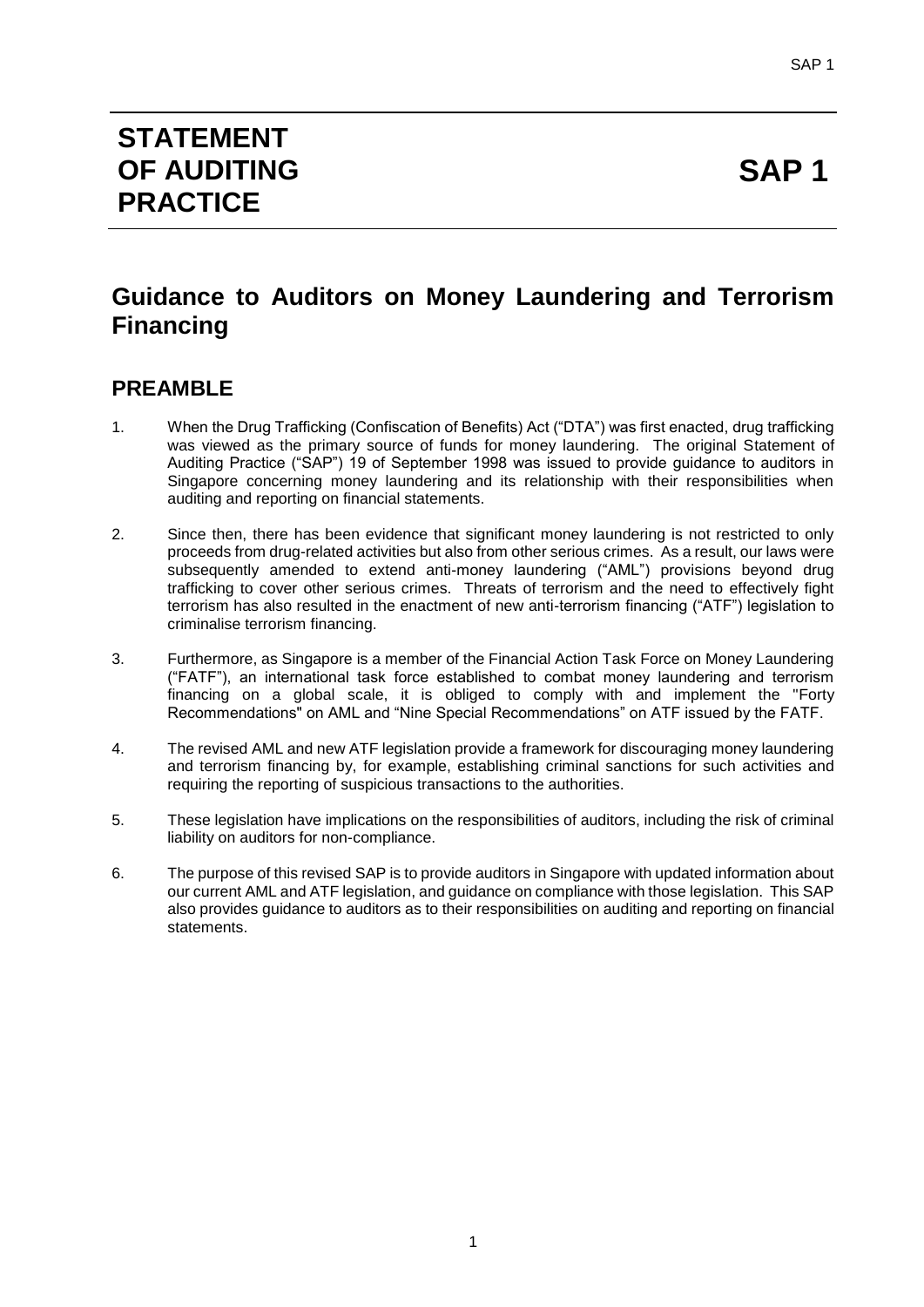## **Introduction**

- 7. Money is "laundered" to conceal criminal activity associated with it, including the crimes that generate the money, for example, drug trafficking, fraud and criminal breach of trust. The term "money laundering" covers any activity by which the apparent source and ownership of money representing the proceeds of crime are changed so that the money appears to have been obtained legitimately. Terrorism financing refers to the direct or indirect act of providing or collecting property for terrorist acts, providing property and services for terrorist purposes, using or possessing property for terrorist purposes, and dealing with property of terrorists. A brief description of money laundering and terrorism financing is set out in Appendix A.
- 8. Whilst the AML and ATF legislation applies to auditors in the same way as it does to other individuals and organisations, it does not place obligations directly on auditors in their capacity as such. Nevertheless, the nature of the work undertaken by auditors may bring them into contact with terrorism financing activities or circumstances where proceeds of criminal activity is or may be laundered. Consequently, whilst in the normal course of auditing practice the matters referred to in this SAP may rarely become a matter of concern, the consequences of inaction or unwise action when terrorism financing or the laundering of criminal proceeds is or may be occurring could be serious. Auditors need to be aware of the appropriate actions to take.
- 9. This SAP takes into consideration the following primary AML and ATF legislation in Singapore:
	- (a) primary legislation setting out criminal offences directly in relation to money laundering which apply to any person, regardless of the capacity in which he or she is acting. These offences are set out in the Corruption, Drug Trafficking and other Serious Crimes (Confiscation of Benefits) Act, Cap. 65A ("CDSA"). The CDSA also imposes a duty on a person, who in the course of his or her professional duties comes to know or suspect that any property represents the proceeds of drug trafficking or criminal conduct, to report the knowledge or suspicion to the relevant authorities. A summary of the key provisions is set out in Appendix B;
	- (b) primary legislation setting out criminal offences directly in relation to terrorism financing which apply to any person, regardless of the capacity in which he or she is acting. These are set out in the Terrorism (Suppression of Financing) Act, Cap. 325 ("TSFA"). The TSFA also imposes a duty on a person who has possession, custody or control of terrorist property, or information regarding a transaction in terrorist property, to report such information to the relevant authorities. Furthermore, a person who has information which can prevent the commission of a terrorism financing offence, or assist in the apprehension, prosecution or conviction of a person for a terrorism financing offence, is required to immediately inform the relevant authorities. A summary of the key provisions is set out in Appendix C; and
	- (c) primary legislation setting out criminal offences indirectly in relation to money laundering which apply to any person, regardless of the capacity in which he or she is acting. These offences are set out in sections 107, 108 and 108A of the Penal Code, Cap. 224. A summary of the key provisions is set out in Appendix D.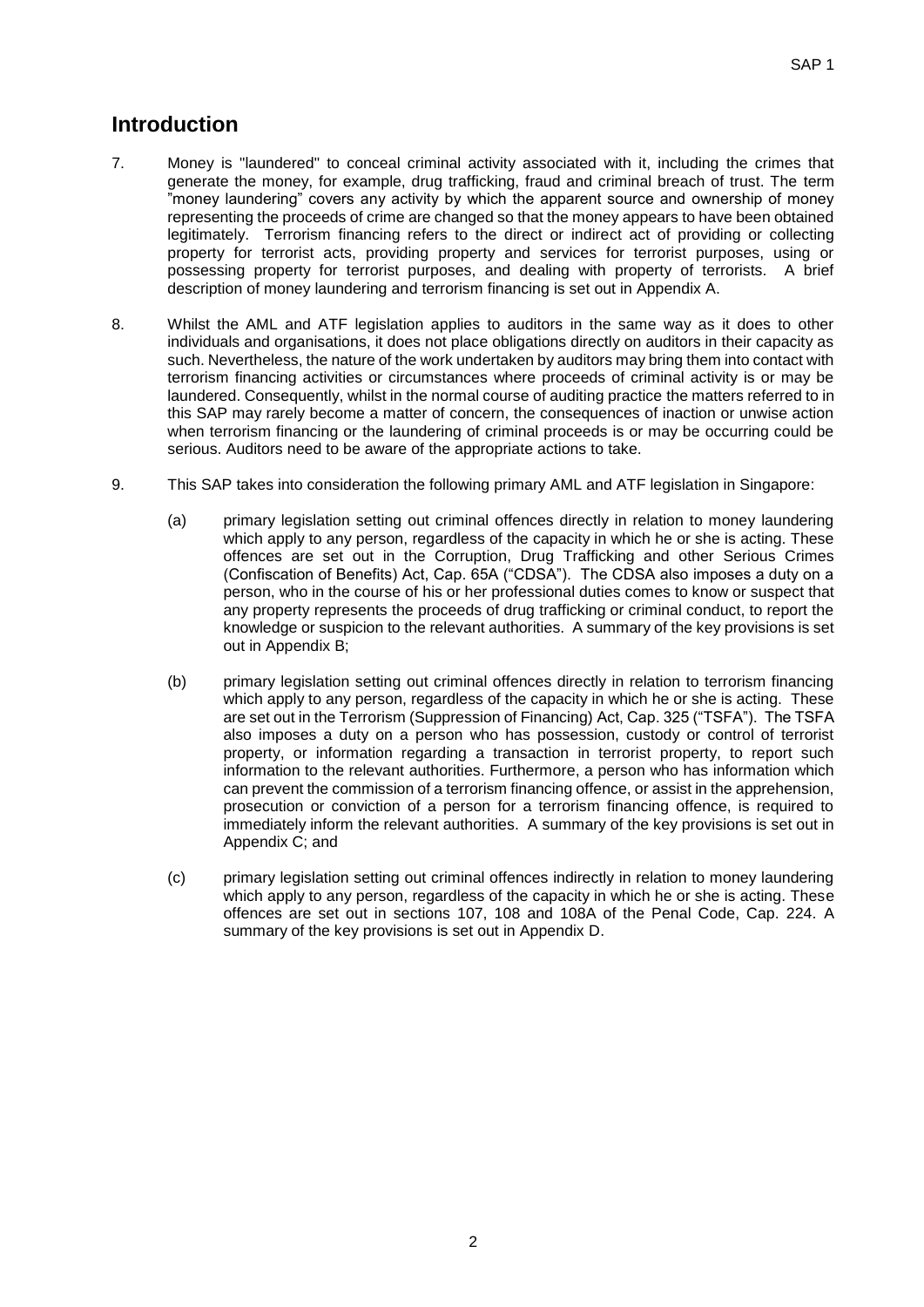- 10. The extent to which AML and ATF legislation affects the auditor's work differs between two broad categories of audit:
	- (a) *audits of certain Monetary Authority of Singapore ("MAS") regulated entities:* certain entities in this category, such as banks, merchant banks and holders of Capital Markets Services licence, are required to comply with specific secondary legislation establishing additional obligations on them. These secondary legislation comprise Regulations, Notices and Guidelines issued by the MAS which set out certain prohibited businesses and require these institutions to implement and maintain certain procedures to forestall or prevent money laundering and terrorism financing. These entities are also normally expected by the regulators to adopt best practices guidelines issued by their respective industry associations, if any.

In addition to reporting on their financial statements, their auditors are required to report to the MAS on matters of significance that come to their attention in the course of their work, including non-compliance with legislation, departures from its requirements and suspicions that the directors and management of such entities are implicated in money laundering. Therefore, their auditors should also be aware of key provisions contained in those secondary legislation and best practices guidelines issued by industry associations; and

- (b) *audits of other types of entity:* in general, auditors of other types of entity are required only to take appropriate steps in response to factors encountered in the course of their work which lead them to suspect that money laundering or terrorism financing is taking place. This is discussed later in this SAP.
- 11. This SAP gives guidance concerning the effects of AML and ATF legislation on the work undertaken in relation to reporting on the financial statements of entities in each of the two categories above, including the auditor's statutory reporting duties.
- 12. However, this SAP:
	- (a) does not address issues further to those set out in this SAP which may arise when auditing the financial statements of financial sector entities, such as further reports to a regulator or other authority which may be required in relation to these entities' arrangements to prevent and detect money laundering and terrorism financing, their compliance with legislation and regulation; or their systems of controls more generally;
	- (b) does not constitute legal advice, which an auditor should consider obtaining to address specific situations that the auditor faces, such as if the auditor wishes to adopt legal interpretations that are different from those set out in this SAP; and
	- (c) should not be regarded as guidance on foreign legislation. Therefore, auditors who perform services outside Singapore should consider the need to familiarise themselves with the foreign AML and ATF legislation in order to mitigate the risk of committing offences in that foreign country.
- 13. Members, including accounting firms, accounting corporations and accounting limited liability partnerships, may also provide other services, such as secretarial, insolvency and tax services, that could bring them into contact with money laundering and terrorism financing. These include:
	- (a) giving advice or administrative services in the ordering of personal affairs;
	- (b) advising on the setting up of trusts, companies or other bodies;
	- (c) arranging loans;
	- (d) acting as a trustee, nominee or company director; and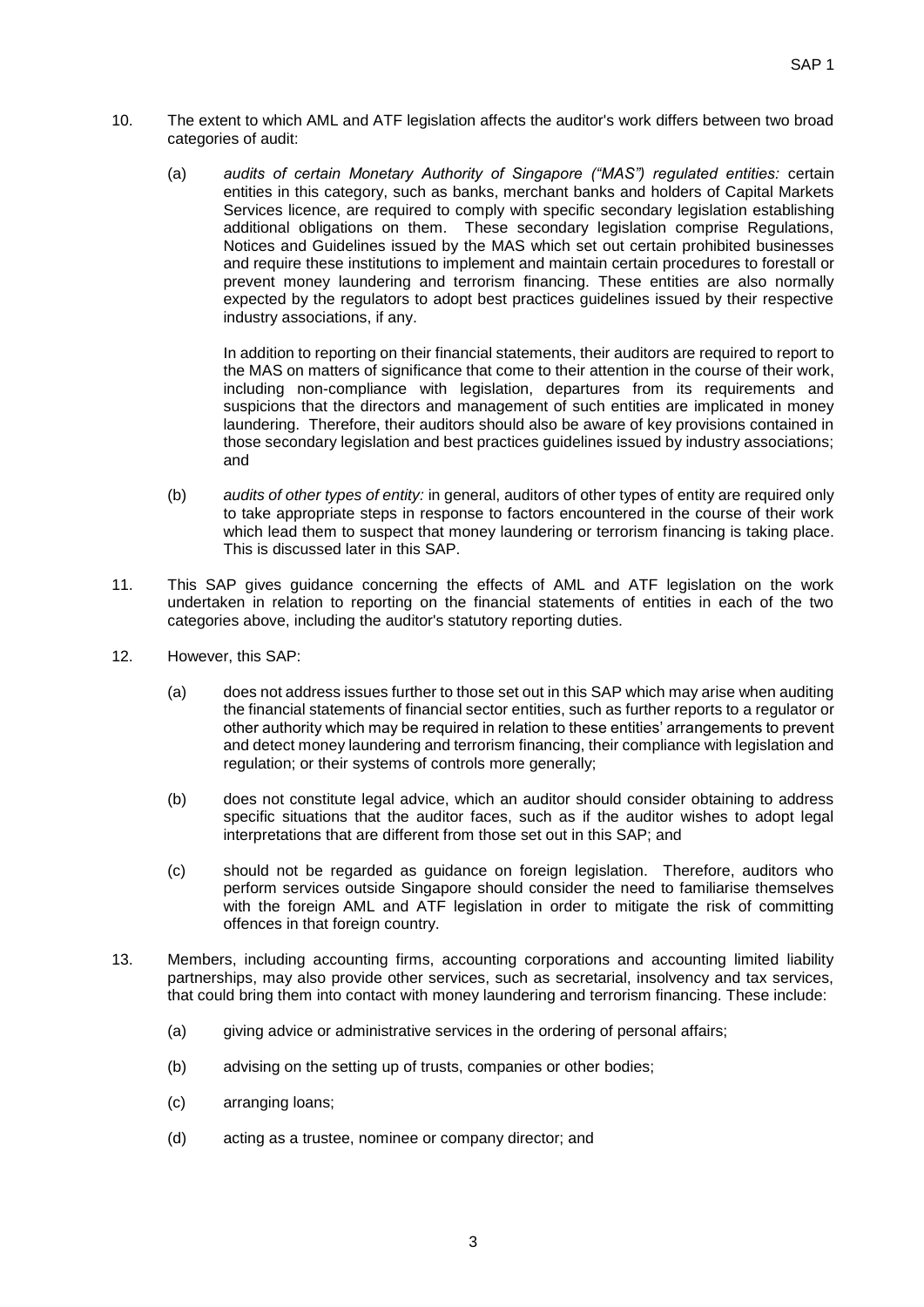- (e) giving advice on capital structures, acquisitions and securities issues and providing safe custody services.
- 14. When providing such other services, the procedures undertaken in the provision of those services may facilitate judgements about, and therefore the reporting of, suspicions of money laundering or terrorism financing. The guidance in this SAP should similarly be applied to such other services.

## **Responsibilities of Management**

- 15. It is management's responsibility to ensure that the entity's operations are conducted in accordance with laws and regulations. The responsibility for the prevention and detection of money laundering and terrorism financing activities rests with management through the implementation and continued operation of adequate accounting and internal control systems. Such control systems reduce but do not eliminate the possibility of money laundering and terrorism financing activities.
- 16. The statutory audit process does not relieve management of these responsibilities.

## **General Responsibilities of Auditors**

- 17. When reporting on financial statements, auditors perform their work in accordance with the Singapore Standards on Auditing ("SSAs"). The SSAs require that auditors:
	- (a) carry out procedures designed to obtain sufficient appropriate audit evidence, in accordance with the SSAs, to determine with reasonable confidence whether the financial statements are free of material misstatement;
	- (b) evaluate the overall presentation of the financial statements, in order to ascertain whether they have been prepared in accordance with relevant legislation and accounting standards; and
	- (c) issue a report containing a clear expression of their opinion on the financial statements. (SSA 200 "Objective and General Principles Governing an Audit of Financial Statements").

The SSAs also require auditors to consider the need to report to an appropriate authority in particular circumstances<sup>1</sup>.

- 18. The auditor is not and cannot be held responsible for the prevention of, and failure to detect, money laundering and terrorism financing activities. External auditors performing financial statement audits are less likely than other professional accountants (such as forensic accountants and accountants in management positions) to encounter signs of possible money laundering and terrorism financing.
- 19. The fact that an annual audit is carried out may, however, act as a deterrent. As discussed in the auditing standards, audit work includes the review of only those systems and controls on which the auditor wishes to rely for the purpose of the audit. Accordingly, an audit examination may not have identified all the internal control weaknesses that exist.
- 20. Furthermore, it is not the auditors' responsibility to detect suspicious activity in connection with a compliance or operational audit of an AML/ATF program or testing a Suspicious Transaction Reporting ("STR") process.
- 21. Misstatements in financial statements may be caused by errors, fraud or breaches of law and regulations: money laundering (which may also be connected with fraudulent activity) and terrorism financing involves a breach of law.

<sup>1</sup>  $1$  SSA 240 "The Auditor's Responsibility to Consider Fraud in an Audit of Financial Statements" and SSA 250 "Consideration of Laws and Regulations in an Audit of Financial Statements".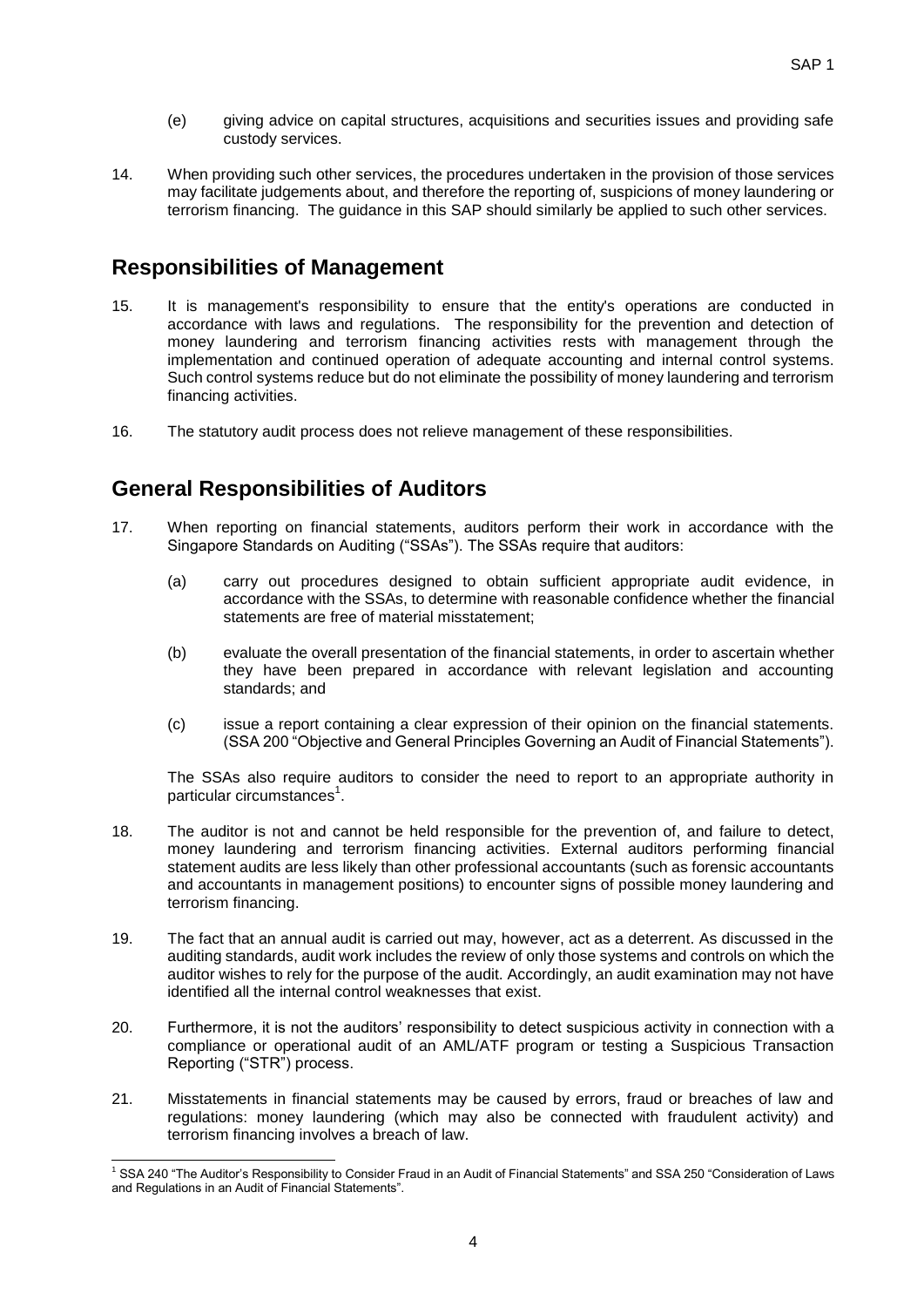22. Whilst auditors have no statutory responsibility to undertake work solely for the purpose of detecting money laundering and terrorism financing, they nevertheless need to take the possibility of money laundering and terrorism financing into account in the course of carrying out procedures relating to fraud and compliance with laws and regulations. The following sections of this SAP provides guidance concerning the effects of AML and ATF legislation on the work of auditors.

## **Criminal Offences**

- 23. Details of the criminal offences under the CDSA, TSFA and Penal Code are summarised in Appendices B, C and D respectively.
- 24. Auditors need to ensure that they are sufficiently aware of the main provisions of the AML and ATF legislation. In particular, the auditors' attention is drawn to the following matters:
	- (a) *Unknowingly assisting an offence*. Services provided by accounting firms could be of value to a successful criminal transaction. These include expertise in creating corporate vehicles, trusts and other legal arrangements that facilitate money laundering or terrorist financing, and the provision of financial and fiscal advice that is often an important element in criminal schemes.

Therefore, an accounting firm could be used by criminals resulting in a risk that the accounting firm being held liable for assisting in the crime, notwithstanding that the assistance was provided unknowingly. The prosecution need not prove that a person had actual knowledge of the relevant facts (eg. knowing that the criminal's proceeds are from criminal conduct). Instead, a person can be held liable based merely on evidence showing that he had "reasonable grounds to believe" (eg. that the proceeds were derived from criminal conduct).

Statutory defences are available. However, auditors should note that the burden of establishing those statutory defences is upon the defendant, who must satisfy the Court on the balance of probabilities.

Guidance on internal procedures that firms need to establish in order to mitigate such a risk is set out in subsequent sections of this SAP. These include matters on know-your-customer ("KYC") and training.

(b) *Statutory reporting responsibilities*. It is a criminal offence for failing to report money laundering to the authorities. Reporting is mandatory even in cases where an auditor merely has reasonable grounds to suspect that money laundering has occurred. Similarly, an auditor who fails to report terrorism financing faces the prospect of criminal liability.

Guidance on the auditor's statutory reporting responsibilities, including matters on client confidentiality, indications of suspicious transactions, internal and external reporting procedures and reporting format, are set out in the subsequent sections of this SAP.

(c) *Tipping-off offence*. It is an offence to disclose any information to any person if doing so is likely to prejudice an investigation or proposed investigation under the CDSA.

Guidance to mitigate risk of tipping-off, including communications with management, disclosures in financial statements and qualification of the auditors' report, are set out in the subsequent sections of this SAP.

25. When considering whether or not an auditor acted in a reasonable way, the Court could have regard to the requirements of SSAs and this SAP. Therefore, all auditors should be familiar with and apply the guidance in this SAP.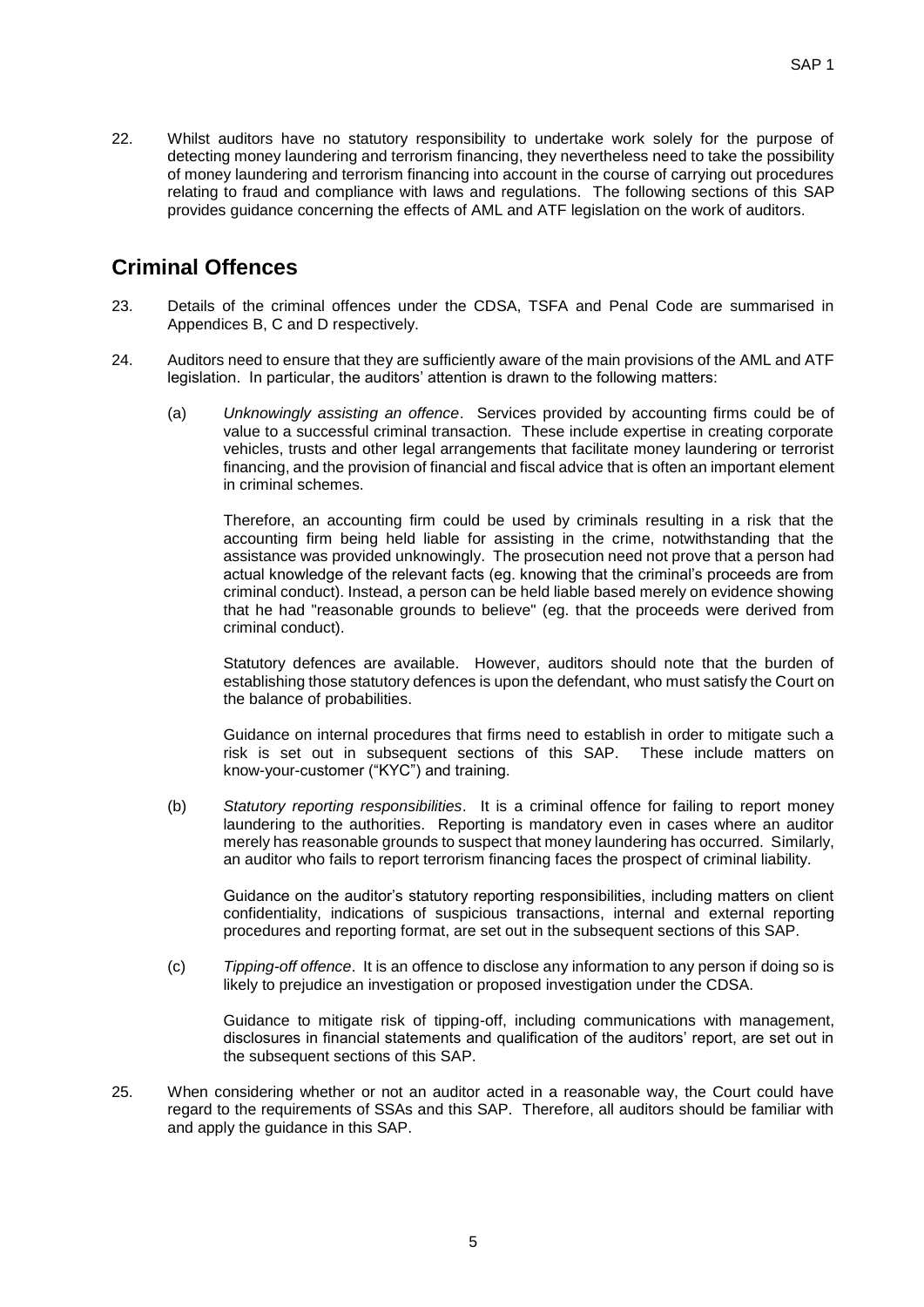- 26. The offence of "assisting" may become relevant to auditors when suspicions of money laundering or terrorism financing exist. In normal circumstances, fulfilment of the auditor's responsibilities, including the issue of their report on an entity's financial statements, does not give rise to risk of committing the offence, even if subsequently money laundering or terrorism financing is found to have taken place. However, where the auditors discover information which could indicate to them that money laundering or terrorism financing is occurring or has occurred, they need to complete their assessment of the position (and, if appropriate, to report to the Commercial Affairs Department ("CAD")) as discussed later in this SAP before issuing their report on the financial statements.
- 27. If auditors had knowledge or suspicion that an entity to which they are appointed auditors was involved in terrorism financing or the laundering of criminal proceeds, the auditors need to consider the specific circumstances, including materiality, to assess whether the auditors' report should be modified. If auditors failed to pursue their suspicions or take other appropriate action, it might be argued that the issue of an opinion on the entity's financial statements, without the opinion being modified when the specific circumstances warrant this, enables it to present an appearance of legitimacy with the consequence that the criminal act can continue. This inference is more likely if the auditors knew that the person is or had been engaged in the crime.
- 28. Hence to avoid the risk of being held to have assisted a money laundering or terrorism financing activity, individual auditors report any knowledge or suspicion of money laundering through the firm's usual internal channels to an appropriate partner of the firm, who will then determine whether a report to the CAD is necessary.

## **Guidance on measures auditors need to establish**

- 29. The subsequent sections provide guidance on measures that firms need to establish, and also guidance to auditors as to their responsibilities on auditing and reporting on financial statements.
- 30. Guidance is provided on the following matters:
	- (a) Know-Your-Customer ("KYC");
	- (b) conduct of the audit;
	- (c) reporting and tipping-off;
	- (d) records keeping; and
	- (e) training.

## **Know-Your-Customer ("KYC")**

- 31. An important element in any effective AML/ATF measure is the KYC principles. The primary objective of KYC principles is to enable effective identification and reporting of suspicious activities. The underlying assumption is that, unless you truly know your customer, and well enough to understand and anticipate that customer's business behaviour, you can neither reasonably nor effectively distinguish unusual and possibly suspicious activity from usual and customary behavior.
- 32. KYC guidelines require or recommend developing a thorough understanding, through appropriate due diligence, of the true beneficial parties to transactions, the source and intended use of funds and the appropriateness and reasonableness of the business activity and pattern of transactions in the context of the business.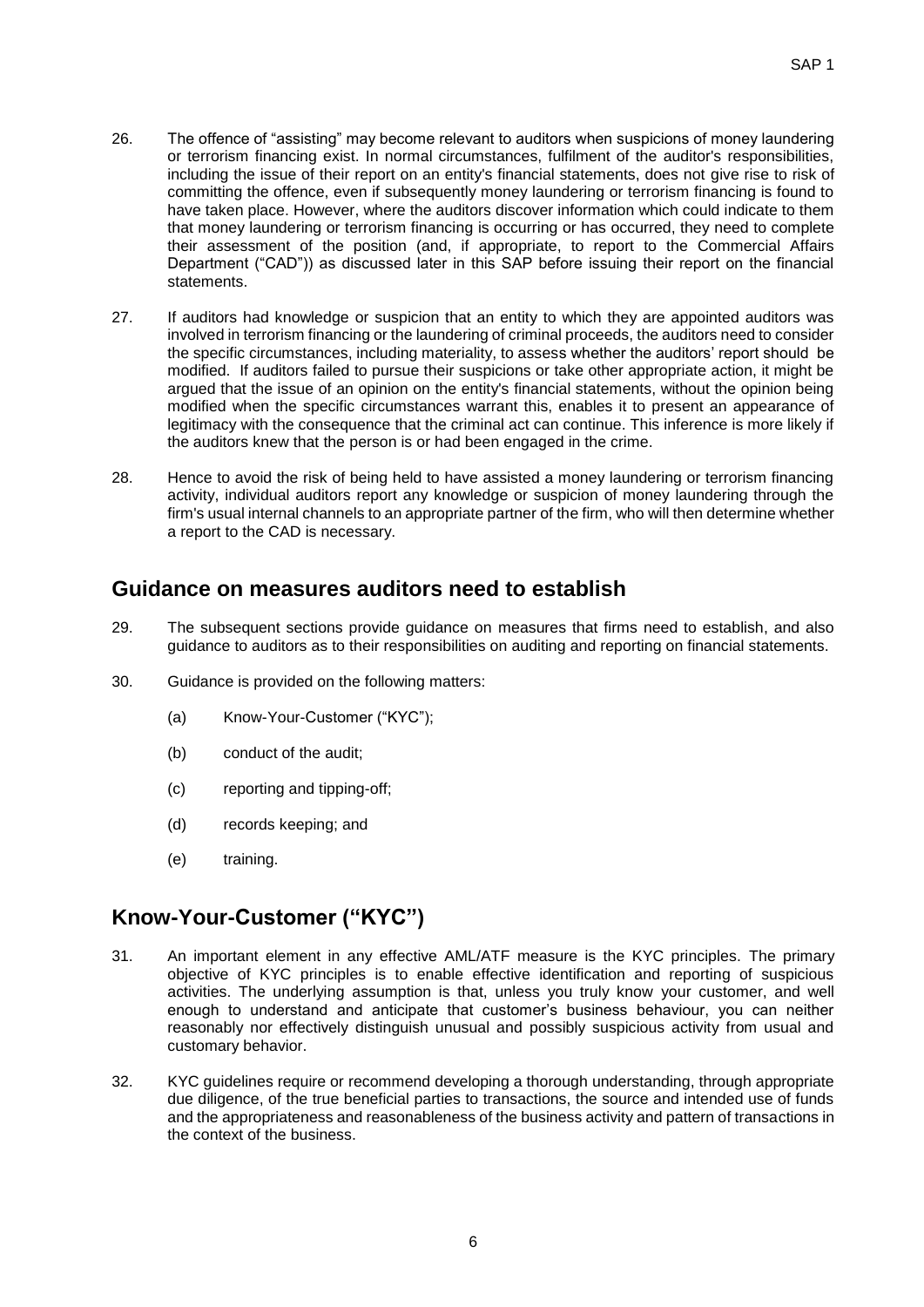- 33. Reference should be made to SSA 315 "Understanding the Entity and Its Environment and Assessing the Risks of Material Misstatement" which requires the auditor to "obtain an understanding of the entity and its environment, including its internal control, sufficient to identify and assess the risks of material misstatement of the financial statements whether due to fraud or error, and sufficient to design and perform further audit procedures."
- 34. Prior to acceptance of appointment, auditors consider the requirements and guidance of SSA 315 to obtain a preliminary knowledge of the entity and its environment, including the structure of the entity, the nature of its business, the industry, ownership and any related parties, and perceived integrity of directors and management. Following appointment, auditors perform procedures designed to identify significant changes to these matters. The requirements and guidance of SSA 315 should, in particular, be applied in conjunction with the requirements and guidance provided in SSA 240 "The Auditor's Responsibility to Consider Fraud in an Audit of Financial Statements" and SSA 250 "Consideration of Laws and Regulations in an Audit of Financial Statements".
- 35. Reference should also be made to Singapore Standard on Quality Control 1 "Quality Control for Firms That Perform Audits and Reviews of Historical Financial Information, and Other Assurance and Related Services Engagements" ("SSQC 1"). SSQC 1 requires the accounting firm to obtain reasonable assurance that it will only undertake or continue relationships and engagements where it has considered the integrity of the client and does not have information that would lead it to conclude that the client lacks integrity. With regard to the integrity of a client, matters that the firm considers include, for example:
	- (a) The identity and business reputation of the client's principal owners, key management, related parties and those charged with its governance.
	- (b) The nature of the client's operations, including its business practices.
	- (c) Information concerning the attitude of the client's principal owners, key management and those charged with its governance towards such matters as aggressive interpretation of accounting standards and the internal control environment.
	- (d) Whether the client is aggressively concerned with maintaining the firm's fees as low as possible.
	- (e) Indications of an inappropriate limitation in the scope of work.
	- (f) Indications that the client might be involved in money laundering or other criminal activities.
	- (g) The reasons for the proposed appointment of the firm and non-reappointment of the previous firm.
- 36. The extent of knowledge a firm will have regarding the integrity of a client will generally grow within the context of an ongoing relationship with that client. Information on such matters that the firm obtains may come from, for example:
	- (a) The reasons for the proposed appointment of the firm and non-reappointment of the previous firm.
	- (b) Communications with existing or previous providers of professional accountancy services to the client in accordance with the ISCA and ACRA Code, and discussions with other third parties.
	- (c) Inquiry of other firm personnel or third parties such as bankers, legal counsel and industry peers.
	- (d) Background searches of relevant databases.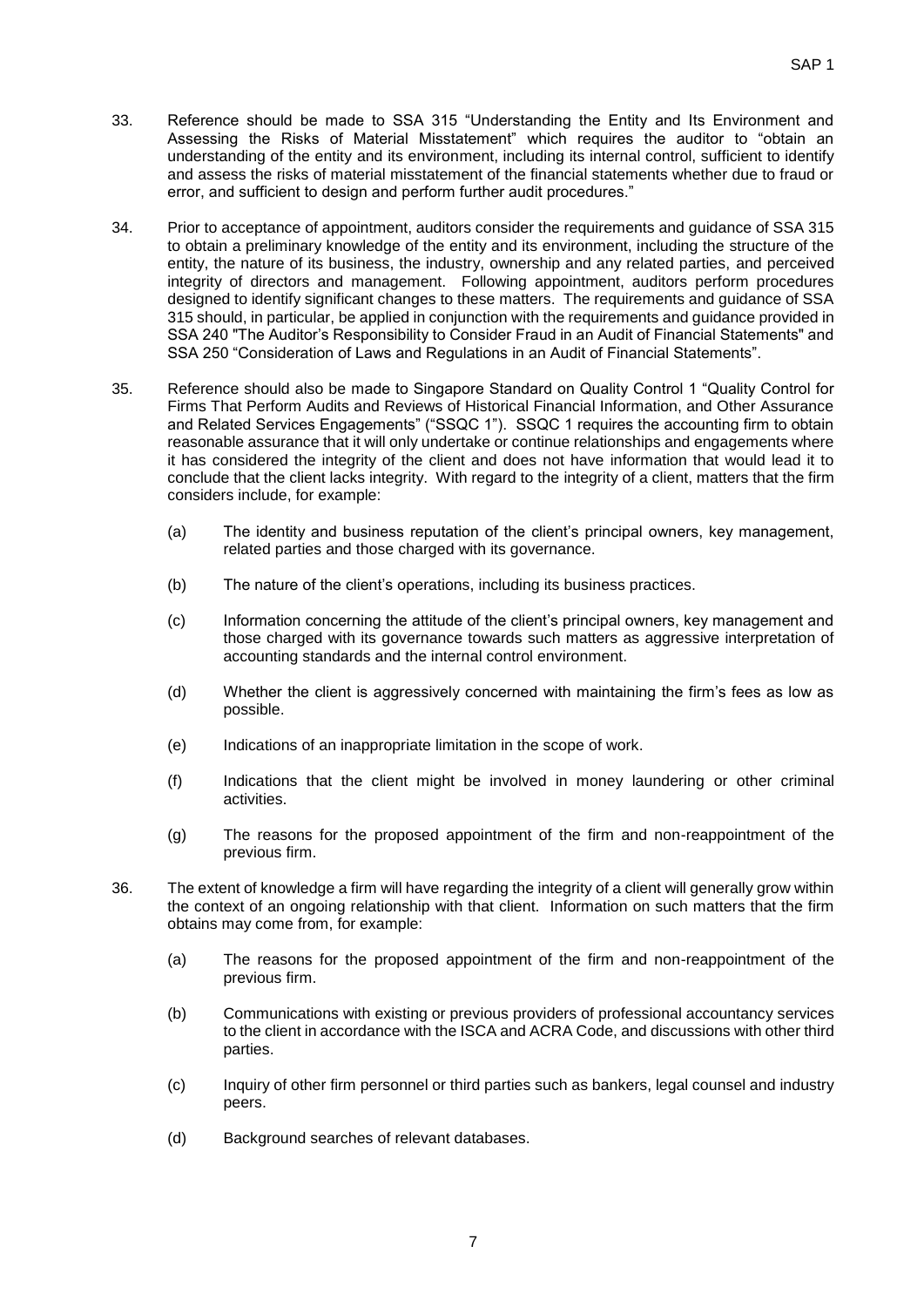37. The knowledge obtained may alert the auditor to factors indicating a possibility of money laundering or terrorism financing, and where this is the case, the auditor assesses their reporting responsibilities in the light of information to which they have access and applies the information obtained in planning, performing and reporting on the audit.

## **Conduct of the audit**

#### **Planning and performing the audit**

- 38. In planning and performing their work, auditors obtain and document an understanding of the entity and its environment, including its internal control, sufficient to identify and assess the risks of material misstatement of the financial statements whether due to fraud or error, and sufficient to design and perform further audit procedures<sup>2</sup> and consider whether they may place reliance upon aspects of the internal control system. Where the auditors intend to place reliance upon such internal control systems, sufficient evidence of the effective operation of the systems will be needed<sup>3</sup>. However, an audit performed in order to express an opinion on the view given by financial statements may not be regarded as providing assurance on the adequacy on an entity's systems or on the actual incidence of fraud or breaches of law and regulations, including money laundering and terrorism financing. As directors are responsible for the prevention and detection of money laundering or terrorism financing activities, they may therefore wish to commission more detailed investigations in particular instances of concern. However, auditors need to take the possibility of money laundering and terrorism financing into account in the course of carrying out procedures relating to fraud and compliance with laws and regulations.
- 39. Specific requirements and guidance on detecting material misstatements caused by fraud and breaches of laws and regulations are set out in SSA 240 "The Auditor's Responsibility to Consider Fraud in an Audit of Financial Statements" and SSA 250 "Consideration of Laws and Regulations in an Audit of Financial Statements".

#### **Fraud**

- 40. SSA 240 requires auditors to identify and assess the risks of material misstatement due to fraud at the financial statement and the assertion level; and for those assessed risks that could result in a material misstatement due to fraud, evaluate the design of the entity's related controls, including relevant control activities, and to determine whether they have been implemented.<sup>4</sup> The auditors are required to maintain an attitude of professional scepticism recognizing the possibility that a material misstatement due to fraud could exist, notwithstanding the auditor's past experience with the entity about the honesty and integrity of management and those charged with governance. Discussion on the susceptibility of the entity's financial statements to material misstatement due to fraud is also required to be carried out with appropriate members of the engagement team. Factors which may increase the risk of fraud occurring are noted in the Appendix to SSA 240.
- 41. A close connection exists between the factors giving rise to an increased risk of fraud and those indicating money laundering: an illustrative list of factors which may be indicative of both fraud and money laundering is given in Appendix E to this SAP. Consequently, where the auditors identify such circumstances, they assess the possibility of a breach of law relating to money laundering as well as that of fraud.

<sup>1</sup>  $2$  SSA 315 "Understanding the Entity and Its Environment and Assessing the Risks of Material Misstatement" paragraph 2.

<sup>&</sup>lt;sup>3</sup> SSA 330 "The Auditor's Procedures in Response to Assessed Risks" paragraph 23

<sup>4</sup> SSA 240 "The Auditor's Responsibility to Consider Fraud in an Audit of Financial Statements" paragraph 2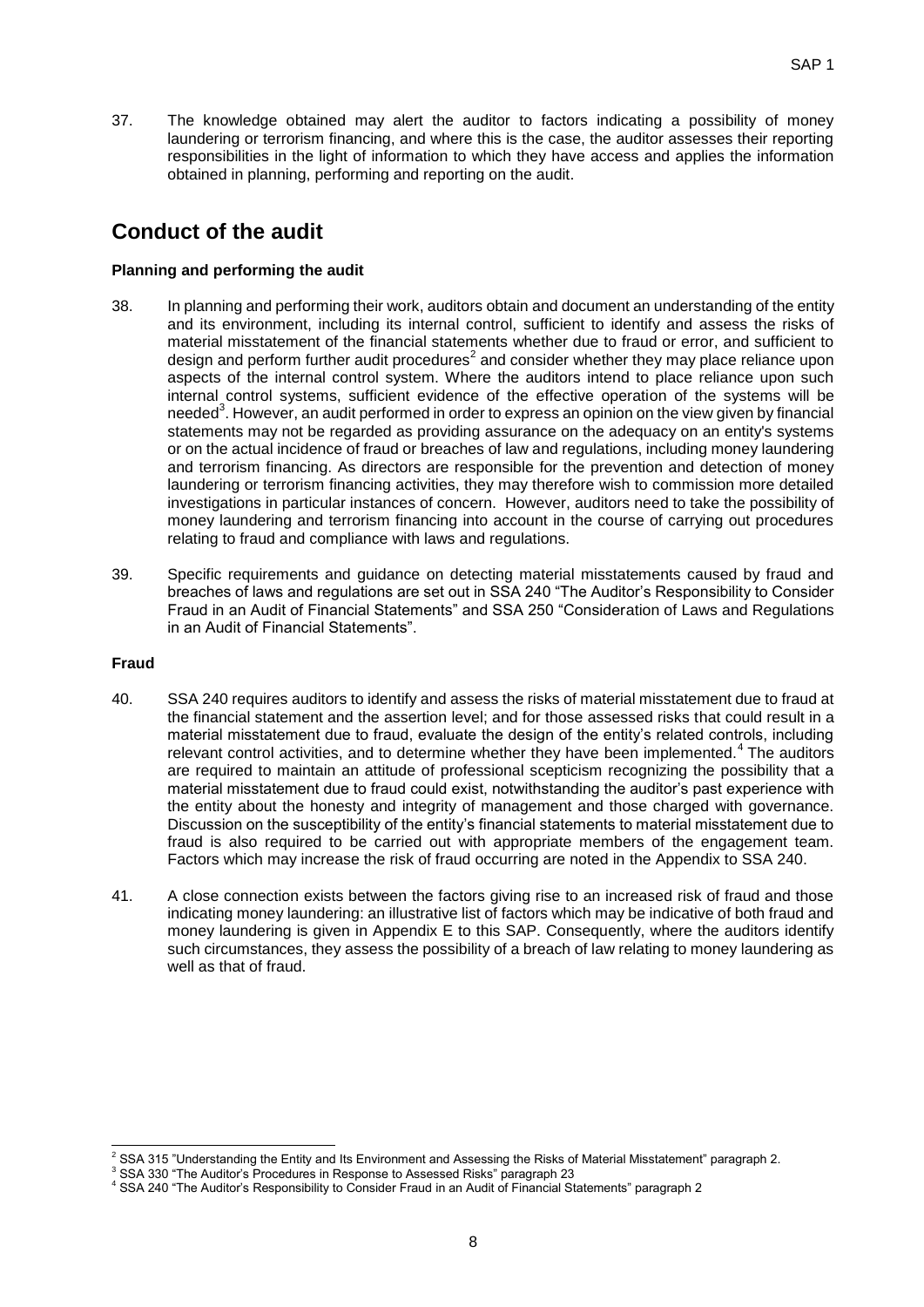#### **Laws and regulations**

- 42. SSA 250 requires auditors to plan and perform the audit with an attitude of professional scepticism and requires auditors to carry out specified steps to help identify possible or actual instances of non-compliance with those laws and regulations where non-compliance should be considered when reporting on financial statements. These steps consist of:
	- (a) obtaining a general understanding of the legal and regulatory framework applicable to the entity and the industry and how the entity is complying with that framework;
	- (b) inspecting correspondence with relevant licensing or regulatory authorities;
	- (c) enquiring of the directors as to whether they are on notice of any possible instances of non-compliance with laws and regulations; and
	- (d) obtaining written confirmation that management has disclosed all known actual or possible non-compliance with laws and regulations whose effects should be considered when preparing financial statements<sup>5</sup>.
- 43. As explained in SSA 250, whether an act constitutes non-compliance with law or regulations is a legal determination that is ordinarily beyond the auditor's professional competence. However, auditors' training, experience and understanding of the entity and its industry may enable them to recognise that some acts coming to their attention may constitute money laundering or terrorism financing.
- 44. Auditors are required to be alert for all breaches of laws and regulations which come to their attention in the course of their work and to take steps to determine the appropriate response<sup>6</sup>. Auditors of all entities therefore need to be sufficiently aware of the main provisions of the AML and ATF legislation in order to make a careful assessment of any factors encountered in the course of their work which lead them to suspect that crime is taking place, so as to obtain sufficient information to assess the effect on the financial statements and the implications for other aspects of their audit.

#### **Additional considerations for audits of entities in the financial sector**

- 45. In general, AML and ATF laws and regulations are fundamental to an entity's business in the financial sector. Entities in this sector are subject to regulation by the MAS and are required to comply with the requirements of the MAS.
- 46. When auditing the financial statements of such entities, auditors need to review the steps taken to comply with the requirements of the MAS as part of their assessment of the arrangements to ensure compliance with laws and regulations. The auditor should also obtain a written representation from management on the steps taken, and procedures in place, to ensure compliance with the applicable requirements issued by the MAS. As set out in paragraph 10(a), the auditors should report to the MAS of any weakness in internal controls and non-compliance with legislation that come to their attention.

## **Reporting and Tipping-off**

1

47. An auditor faces the prospect of criminal liability for failing to report to the authorities suspicious transactions relating to money laundering or terrorism financing.

 $^5$  SSA 250 "Consideration of Laws and Regulations in an Audit of Financial Statements" paragraphs 13, 15, 18 and 23

<sup>6</sup> SSA 250 "Consideration of Laws and Regulations in an Audit of Financial Statements" paragraphs 19 and 26.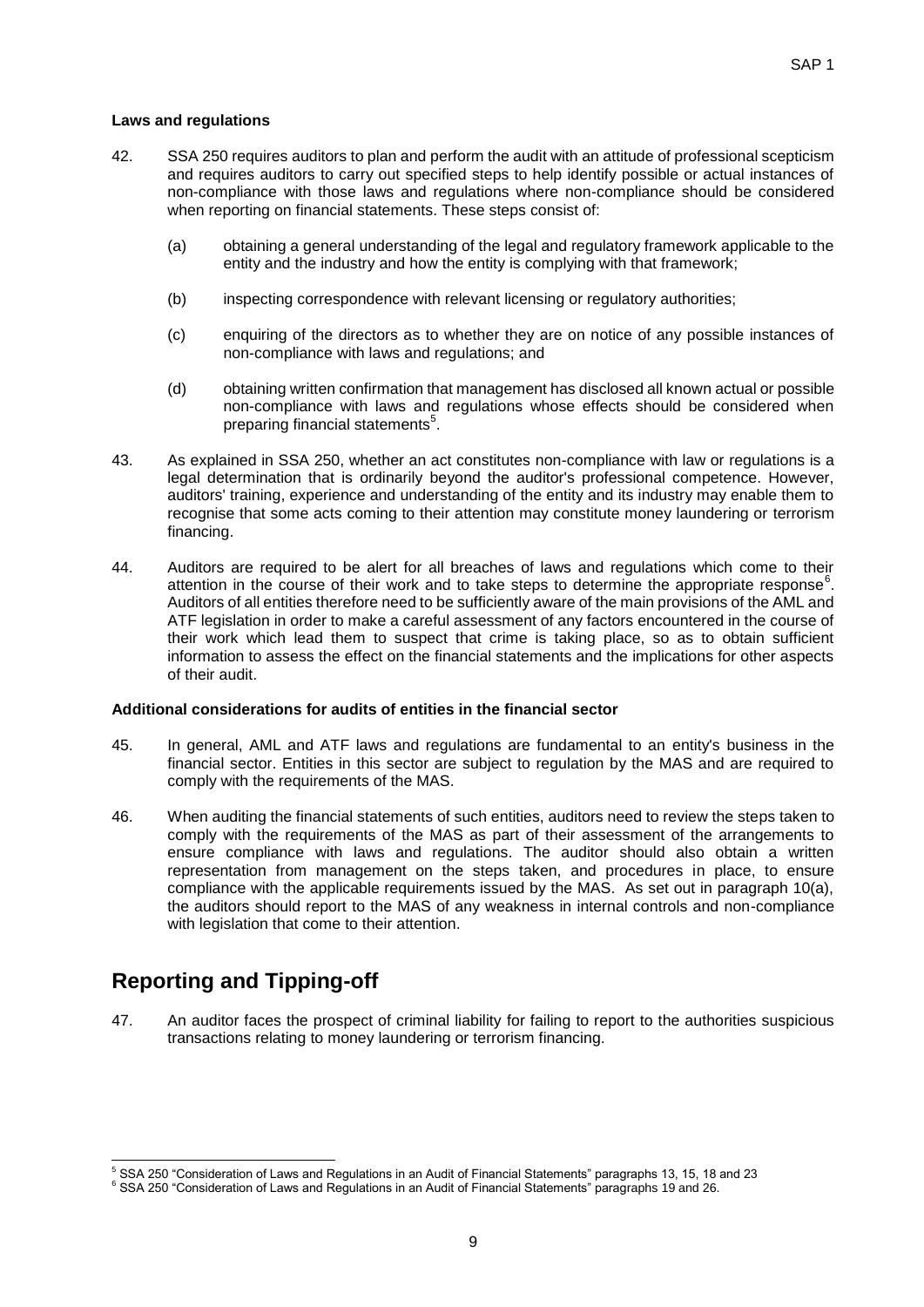- 48. Suspicious transactions should be reported to the CAD and as a guide, using the indicative report content set out in Appendix F. It is therefore critically important that auditors of all entities make a careful assessment of matters which put them on notice of money laundering or terrorism financing, in order to determine what type of activity may be involved and what obligations or consequences arise.
- 49. When auditing the financial statements of a regulated entity (for example, a bank), auditors have a statutory duty to report to the regulator matters of material significance to its function, or other specified matters, which come to the auditor's attention in the course of their work. Any knowledge or suspicions of involvement of the entity or the entity's management in money laundering or terrorism financing, or of failure to comply with an applicable requirement of the MAS, would normally be regarded as being of material significance to a regulator and so give rise to a statutory duty to report to the regulator . In normal circumstances, auditors can assume that reporting to a regulator does not open them to a charge of tipping-off.

#### **Confidentiality, statutory immunity and legal privilege**

- 50. SSA 250 paragraph 38 states that the auditor's duty of confidentiality would ordinarily preclude reporting non-compliance to a third party. However, in certain circumstances, that duty of confidentiality is overridden by statute, law or by courts of law. When auditors become aware of a suspected or actual non-compliance with law and regulations which give rise to a statutory duty to report, they should make a report to the appropriate authority without undue delay.
- 51. Statutory immunity is granted from any legal action, criminal or civil, for breach of confidence arising from having reported suspicions of money laundering to the CAD, provided the report is made in good faith<sup>7</sup>. It also means that auditors, acting in good faith, are able to report suspicious transactions without the threat of subsequent legal action even if, on further investigation, it were found that there had been no offence.
- 52. In practice, firms establish a clearly set out internal reporting procedures. In order to avoid the risk of being held to have assisted a money laundering or terrorism financing activity, individual auditors should report any knowledge or suspicion of such criminal activity through the firm's usual internal channels to an appropriate official (eg. partner) in the firm, who will then determine whether a report to the CAD is necessary. Statutory immunity is similarly granted to these individual auditors.
- 53. Legal privilege can provide a defence for a professional legal adviser to a charge of failing to report suspicions of money laundering. This only applies under privileged and restricted circumstances. There may be situations where an accounting firm comes into possession of legally privileged information, such as where it has been instructed by a lawyer on behalf of its client in respect of legal proceedings. If a suspicious transaction report required under law would result in the disclosure of that information, the accounting firm should on a case-by-case basis obtain legal advice to ascertain whether the information and the accounting firm itself, under the specific circumstances, qualifies for protection for non-disclosure on grounds of legal privilege, or whether a suspicious transaction report has to be made.

#### **Knowledge and Suspicion**

1

54. Suspicion is not defined in the existing legislation. Case law and other sources indicate that suspicion is more than speculation but it falls short of proof or knowledge. Suspicion is personal and subjective but will generally be built on some objective foundation.

<sup>7</sup> The protection generally relates to reporting knowledge or suspicion of the crime, and may not extend more widely, for example to disclosure of audit working papers to an investigating officer. Firms should consider legal advice in order to avoid a breach of confidentiality where such further disclosure is requested without a court order made under the relevant law.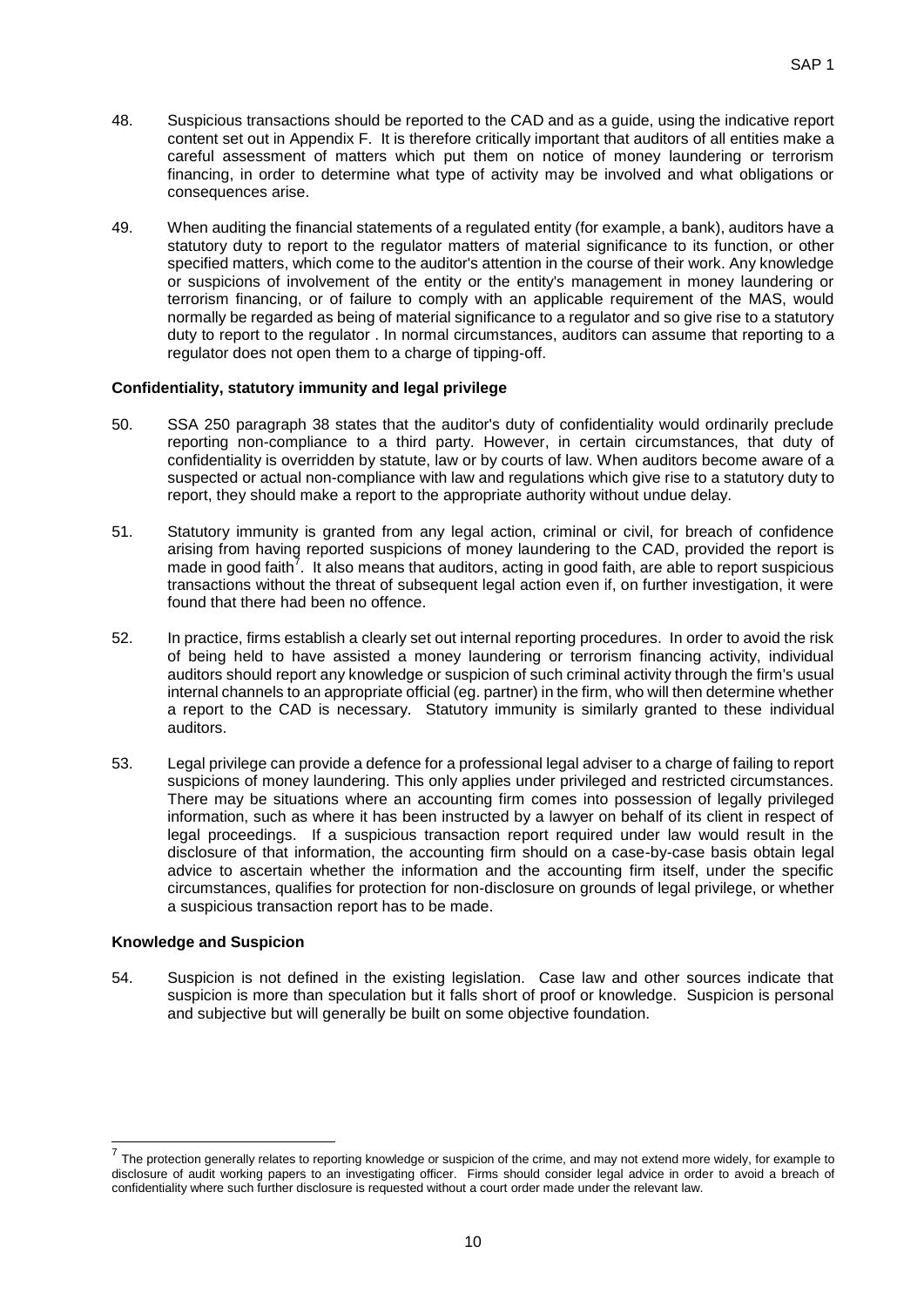- 55. Generally speaking, knowledge or reasonable grounds to suspect is likely to include:
	- (a) actual knowledge;
	- (b) shutting one's mind to the obvious;
	- (c) deliberately refraining from making inquiries, the results of which one might not care to have;
	- (d) deliberately deterring a person from making disclosures, the content of which one might not care to have;
	- (e) knowledge of circumstances which would indicate the facts to an honest and reasonable person; and
	- (f) knowledge of circumstances which would put an honest and reasonable person on inquiry and failing to make the reasonable inquiries which such a person would have made.
- 56. Suspicion is a subjective concept which may be caused by a transaction or transactions or set of circumstances which to the auditors appear unusual or out of context. It can arise from a single transaction or from on-going activity over a period of time.
- 57. Reasonable grounds to suspect should not be confused with the existence of higher than normal risk factors which may affect certain sectors or classes of persons. Whilst a particular sector or business may be subject to a greater degree of inherent risk of criminal activities than another sector, or the assessment of control risk in a particular entity may raise the overall risk of fraudulent, illegal or unauthorised transactions, an assessment that there is a higher than normal risk of money laundering or terrorism financing is not the same as suspecting money laundering. For example, cash-based businesses or complex overseas trust and company structures may be capable of being used to launder money, but this capability in itself is not considered to constitute "reasonable grounds". Existence of higher than normal risk factors require increased attention to gathering and evaluation of "know-your-customer" information, and heightened awareness of the risk of money laundering or terrorism financing in performing professional work, but do not of themselves require a report of suspicion to be made.
- 58. In order for a suspicion to be acted upon, there must be a reasonable basis in fact, so that the person concerned can show that the suspicion that money laundering or terrorism financing has occurred is honestly held and arrived at in good faith. Therefore, for reasonable grounds to suspect to come into existence, there needs to be sufficient information to advance beyond speculation that it is possible that someone is laundering money or financing terrorism, or a generalised assumption that low levels of crime (eg. not declaring all cash takings) are endemic in particular sectors.
- 59. The following three points may be of assistance in determining whether there are reasonable grounds for knowledge or suspicion that someone is committing a money laundering offence:
	- (a) Does the conduct under scrutiny fall within that which is potentially criminal?
	- (b) If so, is the person or entity in question suspected of having been involved in that conduct or arrangement?
	- (c) What factors and information have led to the formation of knowledge or suspicion, i.e. how will the grounds for the report be described to authorities?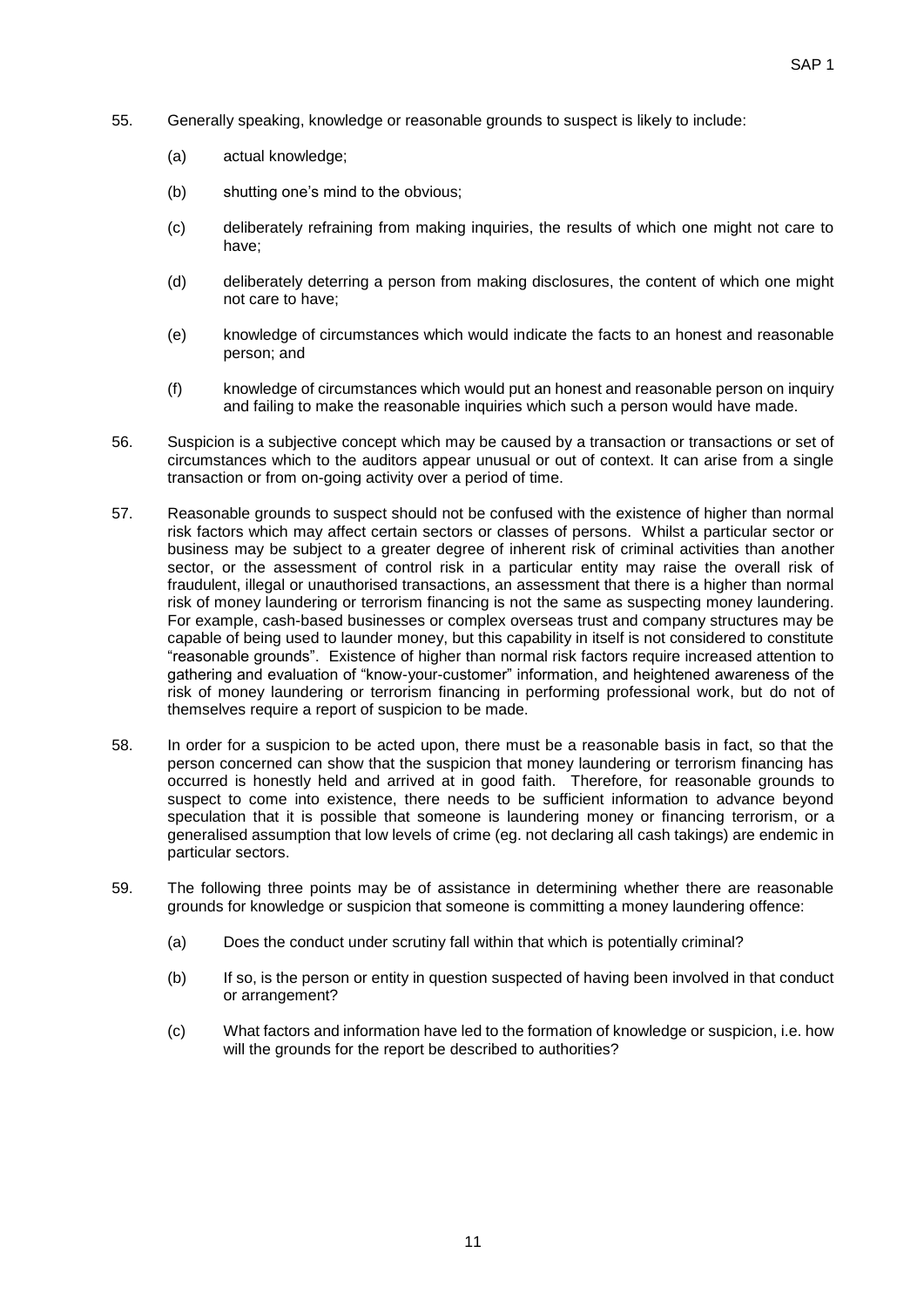- 60. In considering factors which may put auditors on notice that there is a risk that money laundering or terrorism financing may be occurring, two situations can be distinguished:
	- (a) *the entity is involved knowingly and/or actively*: Auditors consider the effect of such factors, where they exist, on their assessment of audit risk for the purposes of determining the work necessary to report on the entity's financial statements. For example, factors indicating an increased risk of money laundering occurring are often similar to those indicating an increased risk of fraud; and
	- (b) *the entity is inadvertently involved*: Such involvement may occur in one of two ways. The entity's directors or management may realise that an unusual transaction is taking place but have no evidence to suggest that the unusual transaction involves money laundering or terrorism financing. Alternatively, the directors or management may not even suspect that anything unusual is happening. Factors indicating an increased risk of such "third party" money laundering or terrorism financing are likely to be more difficult to distinguish from routine innocent transactions, particularly if the amounts concerned are comparatively small in the context of the entity's financial statements.
- 61. An illustrative list of factors which may give rise to an increased risk that either type of money laundering may be occurring are set out in Appendix E. Such factors may not come to the attention of auditors where they are not significant or material in the context of the financial statements on which they are reporting, nor is the existence of an individual factor necessarily sufficient of itself to give rise to suspicion: legitimate reasons arising in the ordinary course of business may give rise to many of the circumstances listed.
- 62. Money laundering or terrorism financing activity may first be identified in relation to comparatively small amounts. However, a continuous use of apparently immaterial transactions may be used to give apparent legitimacy to significant amounts of criminal proceeds. Auditors need to be alert to circumstances in which a combination of factors may give rise to suspicion and, when suspicion arises, to determine whether the matter ought to be reported to the CAD.
- 63. Auditors also need to bear in mind that they may not be able to identify the source of the funds, and therefore may not be able to ascertain whether the funds relate to one of the predicate crimes or terrorism financing. In case of doubt, auditors may wish to take legal advice and, subject to that advice, to report the matter to the CAD.

#### **Procedures when possible money laundering or terrorism financing is discovered**

- 64. SSA 250 requires auditors who become aware of a possible breach of law or regulations to obtain an understanding of the matters and the circumstances in which it has occurred, and sufficient other information so as to evaluate the possible effect on the financial statements and its implications for other aspects of the audit $^8$ .
- 65. Normally, the auditors discuss the matter with appropriate members of management and the board of directors: however, SSA 250 paragraph 34 states that this step should not be taken if the auditors have concluded that they no longer have confidence in the integrity of the directors. Indications that the directors are aware of or involved in the criminal activity would be grounds for this conclusion: in addition, auditors need to be aware that they are under a statutory obligation not to disclose related information to the directors (or other parties) if doing so is likely to fall within the definition of tipping-off. Hence to avoid any risk of tipping-off it is important that the auditors only go so far as to establish to their own satisfaction whether there is a suspected case of money laundering or terrorism financing involving the directors and to consider the consequences for the report on the financial statements.

<sup>1</sup> <sup>8</sup> SSA 250 "Consideration of Laws and Regulations in an Audit of Financial Statements" paragraphs 26, 28 and 31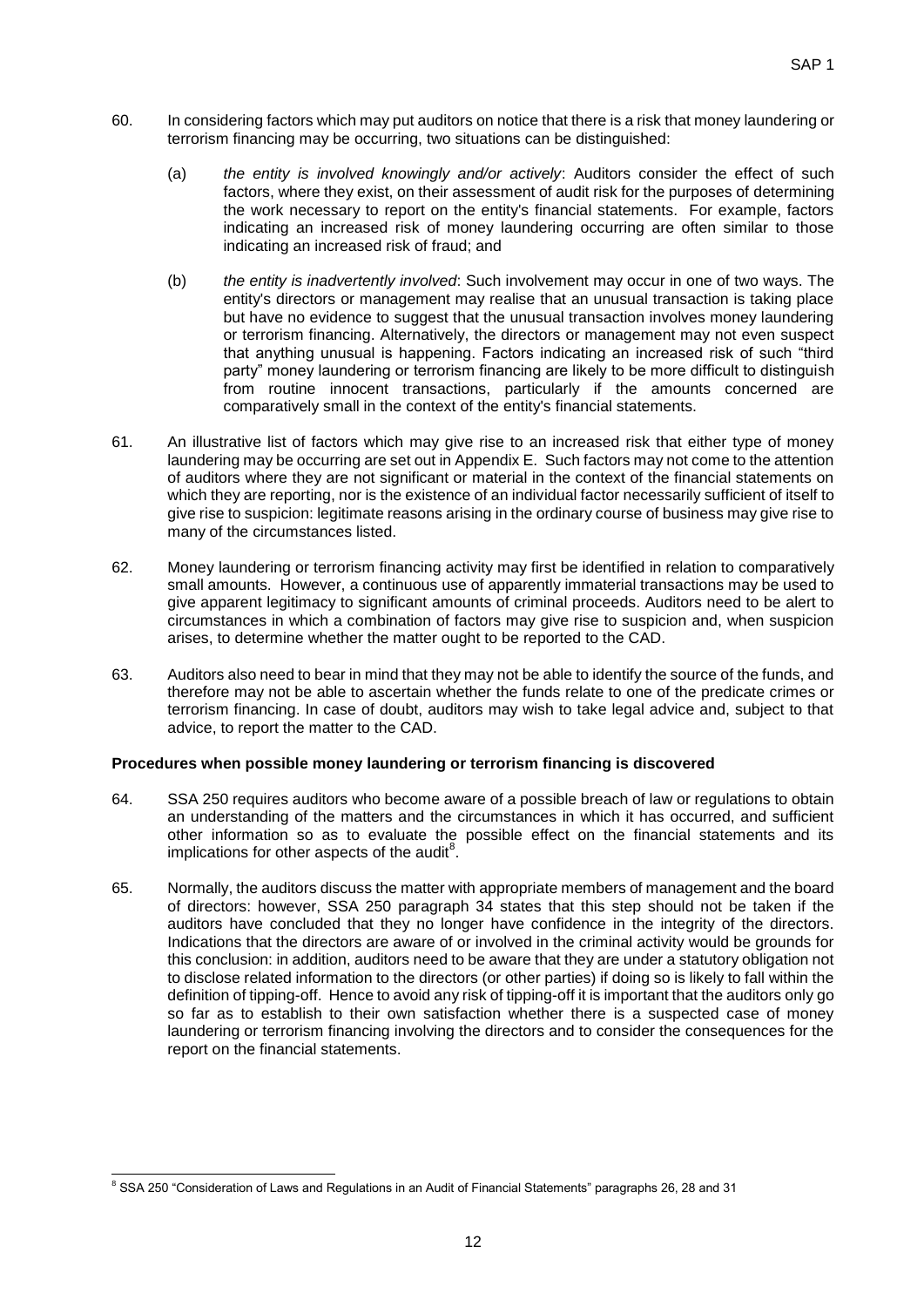- 66. Similarly, where the entity or its customers, suppliers or other business associates are suspected of being involved in the criminal activity, auditors undertake their assessment of the circumstances with care so as not to alert the entity's management or anyone else to these suspicions in case tipping-off occurs. Consequently, auditors need to exercise caution in determining with whom, amongst the management and directors, the suspicions can be discussed and they may conclude that none would be suitable. In cases of doubt, legal advice would normally be sought.
- 67. Preliminary enquiries to verify the precise nature of a transaction will not give rise to a tipping-off offence unless auditors know or suspect that an investigation is underway or is proposed and that the enquiries by the auditors are likely to prejudice that investigation. Where it is known or suspected that a report has already been made to the CAD, great care is necessary to ensure that the perpetrator does not become aware that the matter has been brought to the attention of the law enforcement agencies. When the auditors conclude that further enquiries are necessary in order to obtain sufficient audit evidence for their report on the entity's financial statements they should consider obtaining legal advice and/or consult with the CAD as to the extent and possible effect of those enquiries before undertaking further work.
- 68. The actions taken when considering whether to report suspicions of money laundering or terrorism financing will have a different emphasis depending on whether the entity is actively or passively involved in money laundering or terrorism financing, though this may be a difficult decision to make. In cases of doubt, it may be prudent to assume the entity is actively involved. If the entity appears to be actively involved, great care would need to be taken not to alert it to the auditor's suspicions. If the entity appears to be only passively involved, the entity's directors need to take appropriate steps to prevent further involvement; in addition, depending upon the size and complexity of the entity, its control procedures might have been expected to prevent the event occurring and so the directors need to be alerted to any weakness in the systems. However, great care still needs to be taken in case some of the entity's staff are involved or the entity alerts the third party.
- 69. SSQC 1, SSA 240 and SSA 250 set out requirements and guidance on withdrawal from the engagement, communication with client and responding to enquiry from the proposed in-coming auditor.

#### **The auditor's report on financial statements**

- 70. Misstatements in financial statements may be caused by fraud or breaches of law and regulations: money laundering (which may also be connected with fraudulent activity) and terrorism financing involves a breach of law.
- 71. If it is known that money laundering or terrorism financing has occurred, the auditor need to consider the specific circumstances, including materiality, to assess whether the auditor's report should be modified. The auditor should also consider the necessity of asking the CAD whether disclosure in the auditor's report on the financial statements, either through qualifying the opinion or referring to fundamental uncertainty, could constitute tipping-off. If this is the case, auditors would be in a difficult position and are likely to require legal advice as to how their responsibility to the shareholders of the entity may be discharged. Timing may be the crucial factor.

## **Records Keeping**

- 72. Care is also necessary in the documentation of risk assessments relating to money laundering and any suspicions that arise during the audit. Staff need to be aware of the importance of satisfactorily clearing any points that may be raised in the course of the audit.
- 73. In order to assist the relevant investigating authorities, firms should maintain all relevant records pertaining to a client subject to an on-going investigation until closure of the case.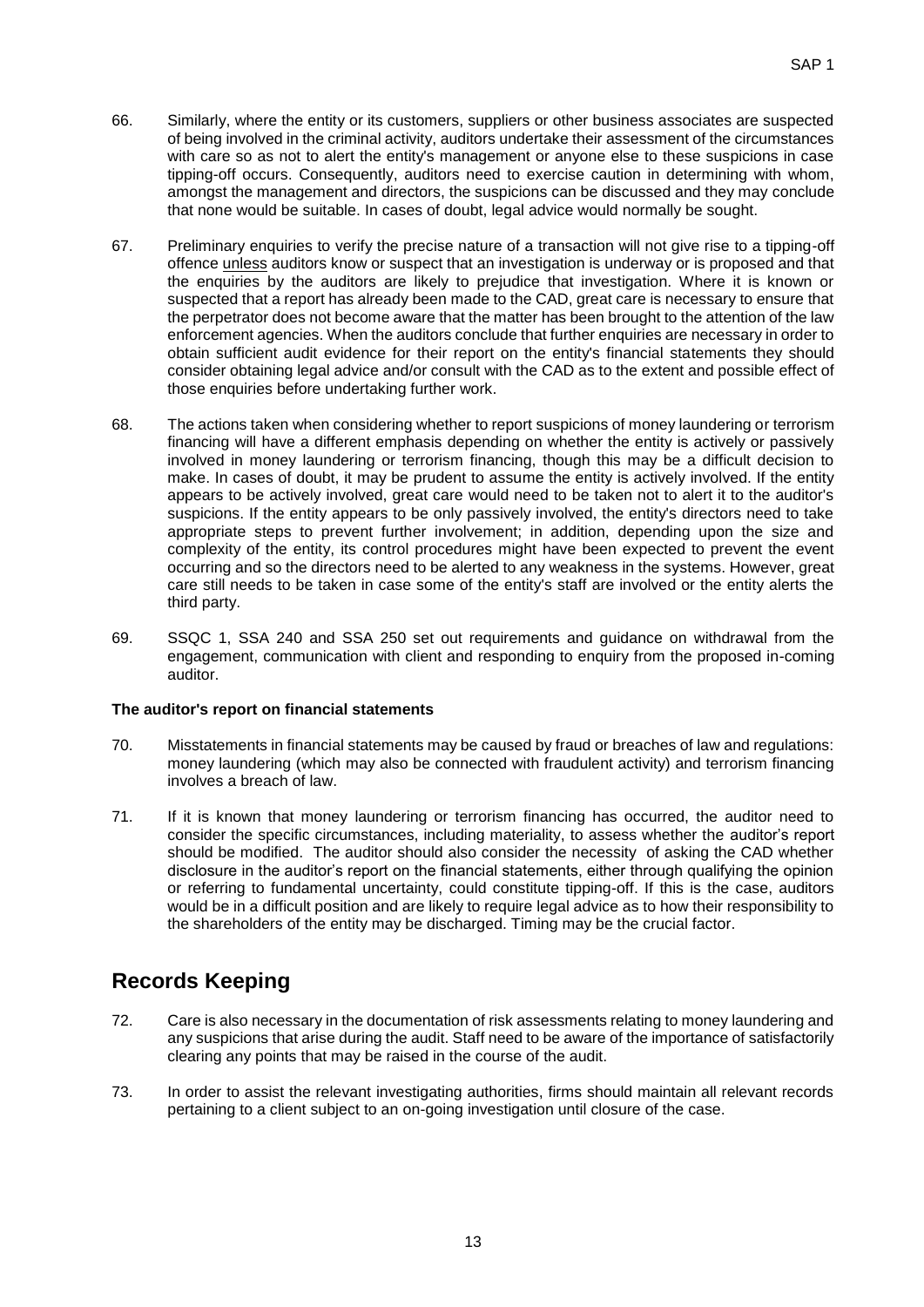74. It is also best practice to maintain a complete file of all internal suspicious transactions reports filed by individual auditors, whether or not these were subsequently reported by the firm to the CAD and/or the MAS. Firms should ensure that there is proper justification, documented in writing, for internal suspicious transactions reports that are not subsequently reported to the CAD.

## **Training**

- 75. The statutory definition of money laundering and terrorism financing can be complex. There can be wide variation in what constitutes unusual and suspicious activity and legally reportable conditions of suspicious transactions.
- 76. Firms should therefore establish an on-going training programme and take appropriate steps to ensure that all levels of professional staff have undergone such training. Staff should be reminded of their responsibilities and kept informed of new developments through refresher training, or through other forms of internal communication, at regular intervals.
- 77. A firm's training programme should be tailored to its size, nature and complexity. The extent of knowledge required by individual members of staff is determined by their role in the firm. Training would as a minimum be expected to emphasise the following:
	- (a) requirements of the AML and ATF legislation;
	- (b) policies and procedures on "know-your-customers", such as policies and procedures on client due diligence and acceptance;
	- (c) indications of money laundering and terrorism financing;
	- (d) risks of tipping-off;
	- (e) procedures for internal consultation and reporting of suspected money laundering and terrorism financing; and
	- (f) the need to obtain legal advice in situations where there is doubt about the legal framework and requirements.
- 78. When any individual involved in an audit has knowledge or suspicion of money laundering or terrorism financing, he or she would be expected to follow the audit firm's internal reporting procedures. Junior staff may be the first to spot evidence of crime. This reinforces the need for firms to have clear procedures which are communicated to all personnel. Staff ought to report any suspicions to an appropriate official (eg. partner) in the firm. This will discharge their personal reporting responsibility.
- 79. Training does not need to be performed in-house. Attendance at conferences, seminars and training courses run by external organisations, or participation in computer based training courses, may be taken to represent an effective method of fulfilling the training obligations. However, audit firms should ensure the appropriateness of those courses, seminars or conference.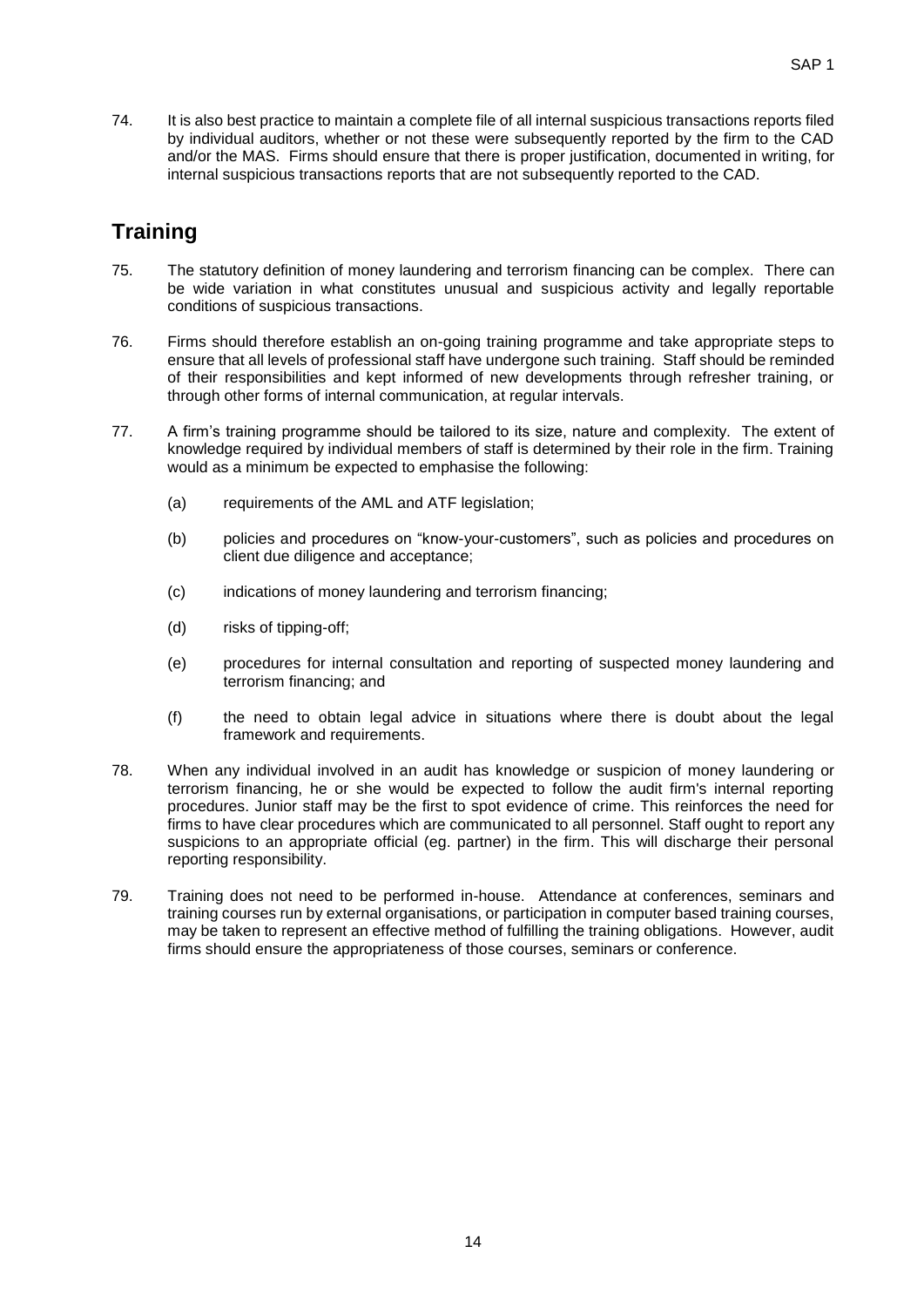### **APPENDIX A**

### **DESCRIPTION OF MONEY LAUNDERING AND TERRORISM FINANCING**

A1. Professionals, such as accountants, are at risk of being used by criminals for money laundering or terrorism financing purposes because their services could be of value to a successful criminal transaction or they may be used merely to give the appearance of legitimacy to a criminal transaction.

#### **Money Laundering**

- A2. Money laundering is the funneling of cash or other funds generated from illegal activities through financial institutions and businesses to conceal or disguise the true ownership and source of the funds.
- A3. Although money laundering can be defined and the main characteristics of money laundering can be identified, money laundering comes in widely varying forms and degrees. Usually the process of money laundering occurs in many phases and through many different transactions, thereby making identification of the process difficult if not impossible. Although the activities and methods of money laundering have become increasingly complex and ingenious, its "operations" tend to consist of three basic stages or processes — placement, layering and integration.
	- (a) *Placement* is the process of disposing the proceeds from drug trafficking or criminal conduct, for example by transferring the illegal funds into the financial system in a way that financial institutions and government authorities are not able to detect. Money launderers pay careful attention to national laws, regulations, governance structures, trends and law enforcement strategies and techniques to keep their proceeds concealed, their methods secret and their identities and professional resources anonymous.
	- (b) *Layering* is the process of generating a series or layers of transactions to distance the proceeds from their illegal source and to obscure the audit trail. Common layering techniques include outbound electronic funds transfers, usually directly or subsequently into a "bank secrecy haven" or a jurisdiction with lax record-keeping and reporting requirements, and withdrawals of already-placed deposits in the form of highly liquid monetary instruments, such as money orders or travelers checks.
	- (c) *Integration*, the final money-laundering stage, is the unnoticed reinsertion of successfully laundered, untraceable funds into an economy. This is accomplished by spending, investing and lending, along with cross-border, legitimate-appearing transactions.

#### **Terrorism Financing**

- A4. Terrorism financing refers to the direct or indirect act of providing or collecting property for terrorist acts, providing property and services for terrorist purposes, using or possessing property for terrorist purposes, and dealing with property of terrorists. Properties refer to assets of every kind, whether tangible or intangible, movable or immovable, including bank credits, travellers cheques, bank cheques, money orders, shares, securities, bonds, drafts and letters of credit.
- A5. Given its nature, signs of suspicious activities relating to terrorism financing is generally less observable. The assets involved in the transaction may not necessarily be proceeds from criminal activities. These assets could also be derived from lawful activities but intended for use in support of terrorism.
- A6. A terrorist refers to any person who commits or attempts to commit any terrorist act, or participates in or facilitates the commission of any terrorist act. A terrorist act includes, among others, actions that involve violence against a person, serious damage to property, endangering a person's life, creating a serious risk to the health or the safety of the public, the use of firearms or explosives, and releasing into the environment dangerous, hazardous, radioactive or harmful substance.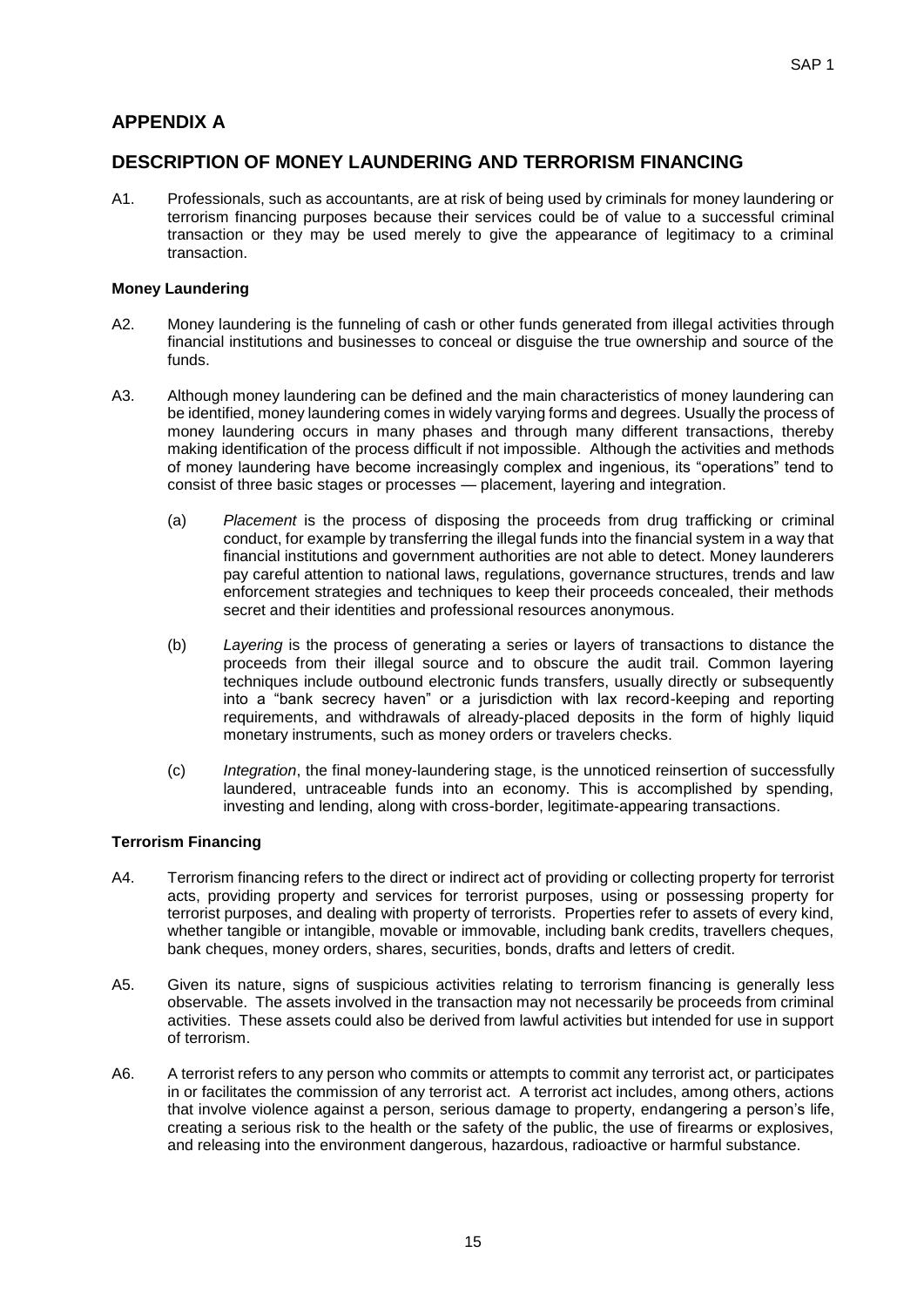### **APPENDIX B**

### **SUMMARY OF BASIC CRIMINAL OFFENCES UNDER ANTI-MONEY LAUNDERING LEGISLATION**

- B1. This summary is not a reproduction of the actual wordings in the legislation. It is only intended to provide a broad description of the key legal provisions and, therefore, does not constitute authoritative legal interpretation of the legislation. Legal counsel should be sought where appropriate or necessary.
- B2. The Corruption, Drug Trafficking and Other Serious Crimes (Confiscation of Benefits) Act ("CDSA") contains seven basic offences directly in relation to money laundering:
	- (a) laundering own benefits from drug trafficking or criminal conduct;
	- (b) assisting another to launder benefits from drug trafficking or criminal conduct;
	- (c) laundering by acquisition;
	- (d) assisting another to retain or control the benefits of drug trafficking or criminal conduct;
	- (e) failure to report suspicious transactions;
	- (f) tipping-off offence; and
	- (g) failure to co-operate with law enforcement agencies.
- B3. Drug trafficking includes offences relating to the manufacturing, importation and exportation of controlled drug, and cultivation of cannabis, opium and coca plants. Criminal conduct refers to serious crimes as defined under the CDSA. There are many offences that have been defined as serious offences under the CDSA and these include bribery, corruption, criminal breach of trust, theft, misappropriation of property and cheating.
- B4. The auditors' attention is specifically drawn to the extra-territorial provisions of the CDSA. The terms "drug trafficking" and "criminal conduct" include offences that are committed outside Singapore, as defined under the CDSA.
- B5. The following sets out a summary of the seven basic offences.

#### **Laundering own benefits from drug trafficking or criminal conduct**

- B6. It is an offence for a person<sup>9</sup> to conceal or disguise property which is, in whole or in part, directly or indirectly, represents, his own benefits from drug trafficking or criminal conduct. The offence extends to steps to convert or transfer that property, or to remove it from the Singapore jurisdiction.
- B7. There are no statutory defences. Upon conviction, the accused faces a fine not exceeding \$200,000, or imprisonment for a term not exceeding 7 years, or both.

 9 The legislation's use of the term 'person' indicates that commission of an offence by a legal body, as well as by an individual, is not excluded.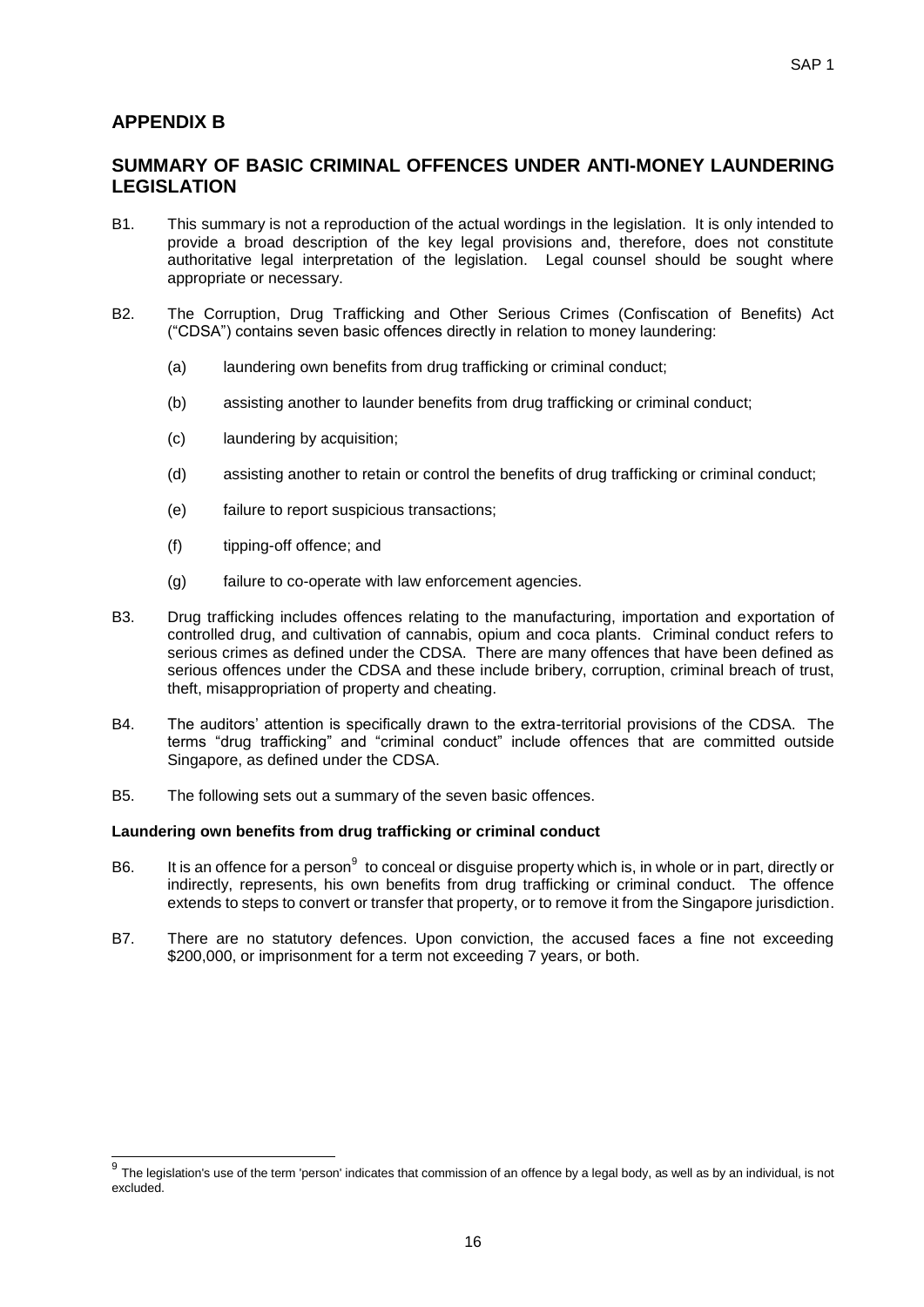#### **Assisting another to launder benefits from drug trafficking or criminal conduct**

- B8. Any person who, knowing or having reasonable grounds to believe that any property is, in whole or in part, directly or indirectly, represents, another person's benefits from drug trafficking or criminal conduct:
	- (a) conceals or disguises that property; or
	- (b) converts or transfers that property or removes it from the Singapore jurisdiction,

for the purpose of assisting any person to avoid prosecution for drug trafficking, criminal conduct or the making or enforcement of a confiscation order shall be guilty of an offence.

B9. Upon conviction, the accused faces a fine not exceeding S\$200,000 and/or imprisonment for a term not exceeding 7 years.

#### **Laundering by acquisition**

- B10. It is an offence to acquire any property for no or inadequate consideration, knowing or having reasonable grounds to believe that the property represents another person's benefits of drug trafficking or criminal conduct.
- B11. Upon conviction, the accused faces a fine not exceeding S\$200,000 and/or imprisonment for a term not exceeding 7 years.

#### **Assisting another to retain or control the benefits of drug trafficking or criminal conduct**

- B12. It is an offence for an auditor to enter into or otherwise be concerned in an arrangement knowing or having reasonable grounds to believe that by that arrangement:
	- (a) it will facilitate the retention or control of benefits of drug trafficking or criminal conduct by/on behalf of; or
	- (b) the benefits of drug trafficking or criminal conduct are used to secure funds or acquire property (by way of investment or otherwise) for,

another person (whom the auditor knows or has reasonable grounds to believe has been/is involved in, or has benefited from, drug trafficking or criminal conduct).

- B13. The following are statutory defences to charges of committing the above offence:
	- (a) the person proves that he did not know and had no reasonable ground to believe that the arrangement related to any person's proceeds from drug trafficking or criminal conduct, or facilitated the criminal to use, retain or control the property;
	- (b) before acting in connection with any arrangement, the person discloses the knowledge or suspicion of money laundering to either (i) an authorised officer; or (ii) to an appropriate person/partner following the accounting firm's internal procedure and, thereafter, if that person only acts with the consent of the authorised officer;
	- (c) where the person has begun to act/has acted in connection with any arrangement, the person discloses the knowledge or suspicion on his own initiative and as soon as it is reasonable to either (i) an authorised officer; or (ii) to an appropriate person/partner following the accounting firm's internal procedure; or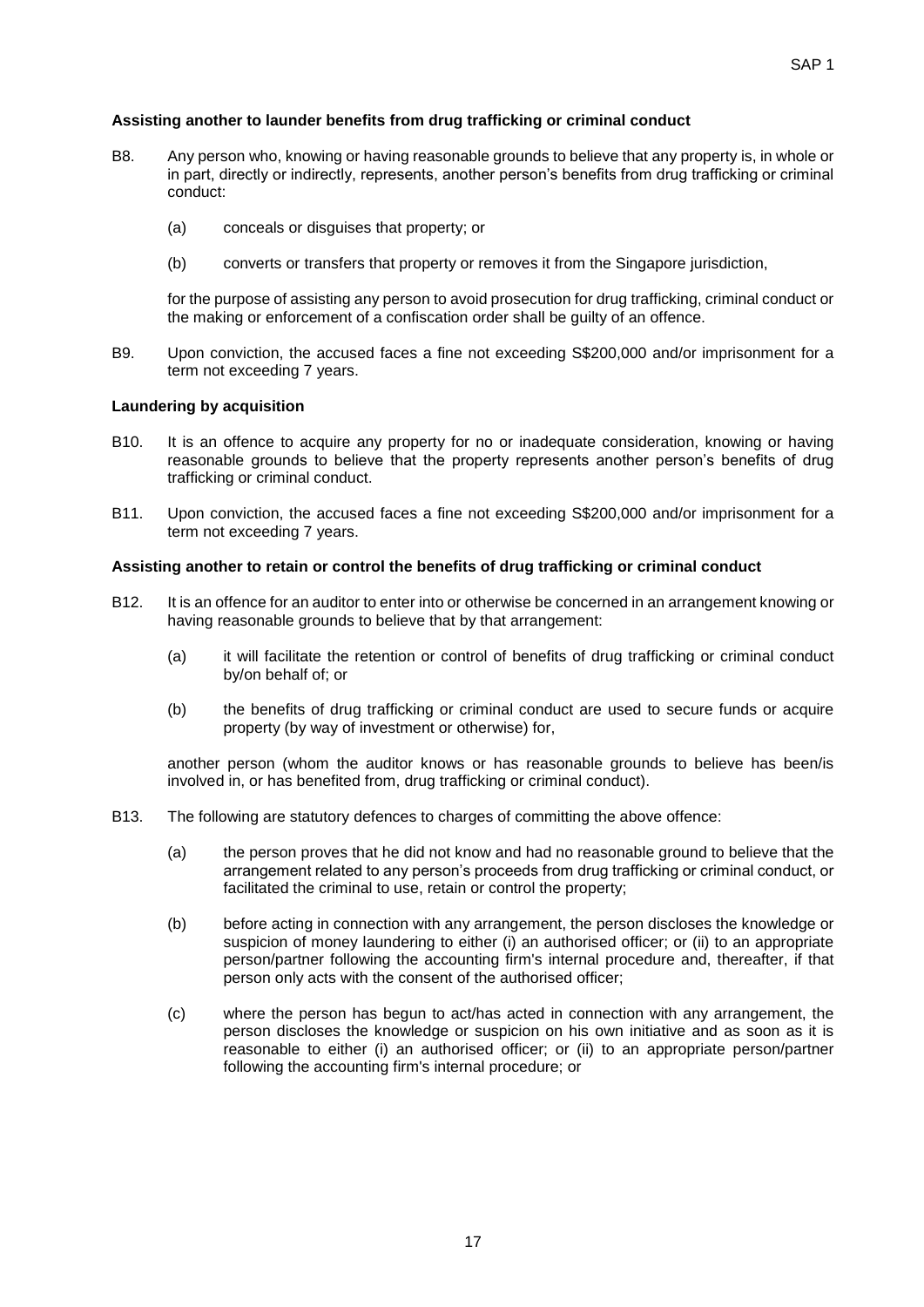(d) the person proves that he intended to disclose his suspicion or belief of money laundering to an authorised officer<sup>10</sup> and that there is a reasonable excuse for his failure to do so.

The term "reasonable excuse" permits a Court to take account of any factor which would be considered reasonable in all the circumstances of a particular case. Justifiable fear of physical violence or other menaces may be regarded as reasonable in this context: however, the meaning of the term "reasonable excuse" is wider than physical distress and may include other factors, depending upon the circumstances - for example, practical difficulties of making a report or deciding to obtain further information before doing so.

#### **Failure to report suspicious transactions**

- B14. It is mandatory for all persons who, in the course of their trade, profession, business or employment, know or have reasonable grounds to suspect that any property representing the proceeds of drug trafficking or criminal conduct or was used (or is intended to be used) in connection with drug trafficking or criminal conduct, to disclose such knowledge or suspicion to an authorised officer as soon as is reasonably practicable after it comes to his attention.
- B15. Failure to report the knowledge or suspicion is an offence punishable by a fine of up to \$10,000.

#### **Tipping-off offence**

-

- B15. It is an offence to disclose any information to any person if doing so is likely to prejudice an investigation or proposed investigation under the CDSA. Disclosure in such circumstances is also known as 'tipping-off'.
- B16. The offence is committed if a person knows or has reasonable grounds to suspect:
	- (a) that an authorised officer is acting/proposing to act in connection with an investigation which is being or is about to be conducted; or
	- (b) that a disclosure has been made to an authorised officer,

and he discloses any information to any person which is likely to prejudice any investigation, proposed investigation or potential investigation, as the case may be.

- B17. Tipping-off offence is punishable by a fine of up to \$30,000, or imprisonment of up to three years, or both.
- B18. It is a defence for a person accused of tipping-off to prove that he did not know or suspect that the disclosure was likely to be prejudicial to such an investigation or that he had lawful authority for making the disclosure.

#### **Failure to co-operate with the law enforcement agencies**

- B19. An authorised officer can apply to the Court for a production order requiring a person to produce relevant materials or allow authorised officers to have access to such materials. The CDSA also empowers the Court to issue a warrant authorising an authorised officer to enter and search a specified premises.
- B20. It is an offence to contravene a production order issued by the Court, or obstruct or hinder any authorised officer acting in the discharge of his duty under the CDSA.

<sup>&</sup>lt;sup>10</sup> Under the CDSA, an "authorised officer" is defined to mean any officer of the Central Narcotics Bureau appointed under the Misuse of Drugs Act; any special investigator of the Corrupt Practices Investigation Bureau appointed under the Prevention of Corruption Act; any Commercial Affairs Officer appointed under the Police Force Act 2004; any police officer; or any officer authorised by the Minister under the CDSA. Officers of the Commercial Affairs Department ("CAD") are authorised officers under the Act. Reports should normally be made to the Suspicious Transaction Reporting Office ("STRO") of the CAD, which provides a national reception point for all reports concerning known or suspected money laundering and terrorism financing.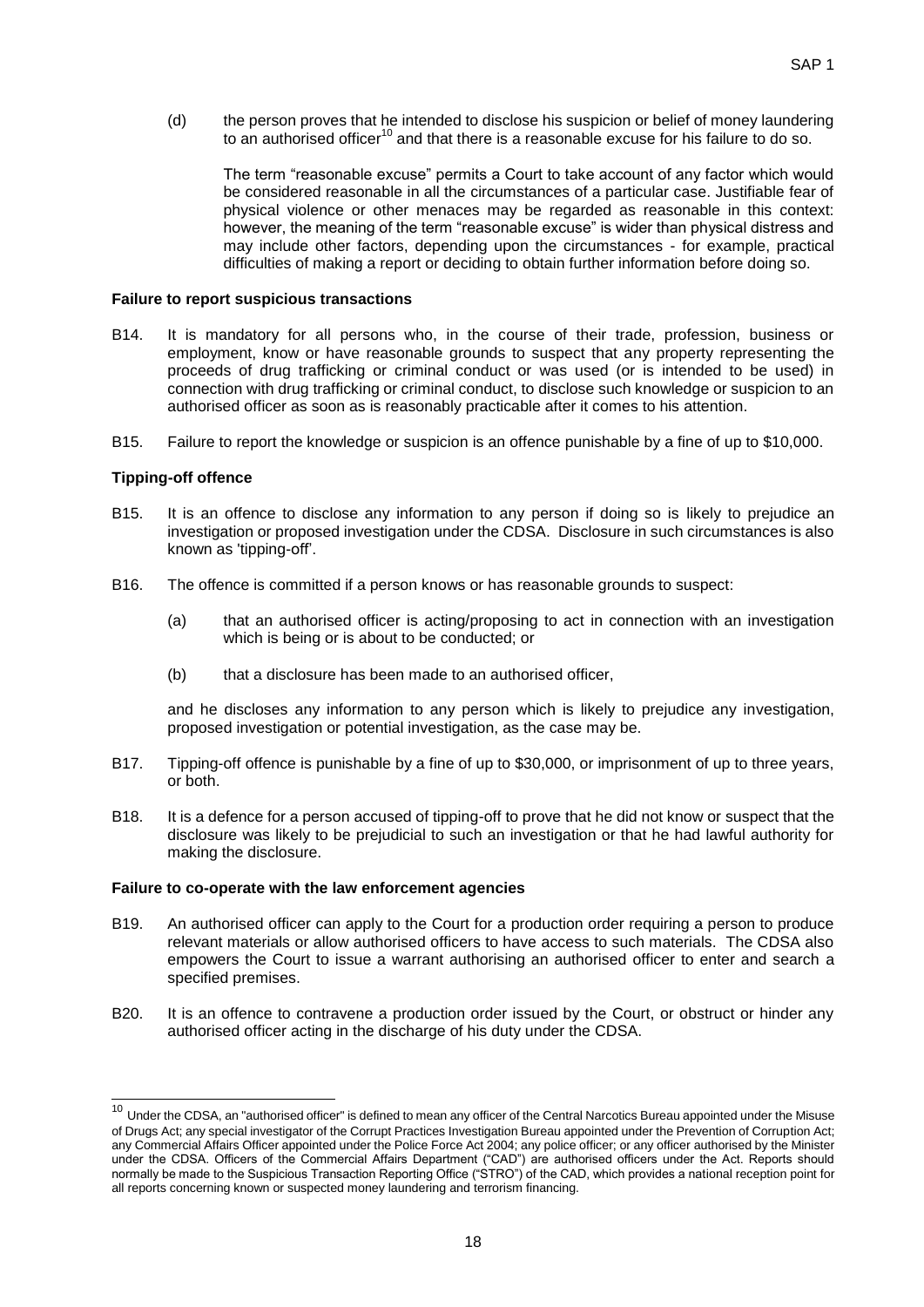### **APPENDIX C**

### **SUMMARY OF BASIC CRIMINAL OFFENCES UNDER TERRORISM-FINANCING LEGISLATION**

- C1. This summary is not a reproduction of the actual wordings in the legislation. It is only intended to provide a broad description of the key legal provisions and, therefore, does not constitute authoritative legal interpretation of the legislation. Legal counsel should be sought where appropriate or necessary.
- C2. The Terrorism (Suppression of Financing) Act ("TSFA") contains six basic offences:
	- (a) providing or collecting property for terrorist acts;
	- (b) providing property and services for terrorist purposes;
	- (c) using or possessing property for terrorist purposes;
	- (d) dealing with property of terrorists;
	- (e) failure to report terrorism financing offences; and
	- (f) failure to co-operate with the law enforcement agencies.

Terrorism financing offences include conspiracy, inciting another and attempting to commit, and aiding, abetting, counselling or procuring the commission of, offences C2(a) to C2(d).

- C3. The term "property" means assets of every kind, whether tangible or intangible, movable or immovable. This means that money, property, bank credits, travellers cheques, bank cheques, money orders, shares, securities, bonds, drafts and letters of credit, would all constitute property under the TSFA. A property is deemed to be terrorist property if the property is used, in whole or in part, in order to commit any terrorist act.
- C4. A "terrorist" refers to any person who commits/attempts to commit any terrorist act, or participates in or facilitates the commission of any terrorist act. A terrorist includes any person defined in regulations made under the United Nations Act (Cap. 339). Currently, the Schedule of the United Nations (Anti-Terrorism Measures) Regulations 2001 ("UN Regulations") contains a list of persons identified to be a terrorist. One can check the list of terrorist names under the Schedule of the UN Regulations to determine if he is in possession, custody or control of property belonging to any person identified to be terrorists. A list of terrorists can also be found in the Monetary Authority of Singapore (Anti-Terrorism Measures) Regulations 2002.
- C5. A "terrorist act" includes, among others, actions that involve violence against a person, serious damage to property, endangering a person's life, creating a serious risk to the health or the safety of the public, the use of firearms or explosives, and releasing into the environment dangerous, hazardous, radioactive or harmful substance.
- C6. The auditors' attention is specifically drawn to the extra-territorial provision of the TSFA. It provides for extra-territorial jurisdiction for offences C2(a) to C2(c) committed outside Singapore by any person. Where a Singapore citizen commits an offence outside Singapore relating to the dealing with terrorist property or failure to report terrorism financing (that is, offences C2(d) and C2(e)), he may be dealt with as if the offence had been committed in Singapore.
- C7. The following sets out a summary of the six basic offences.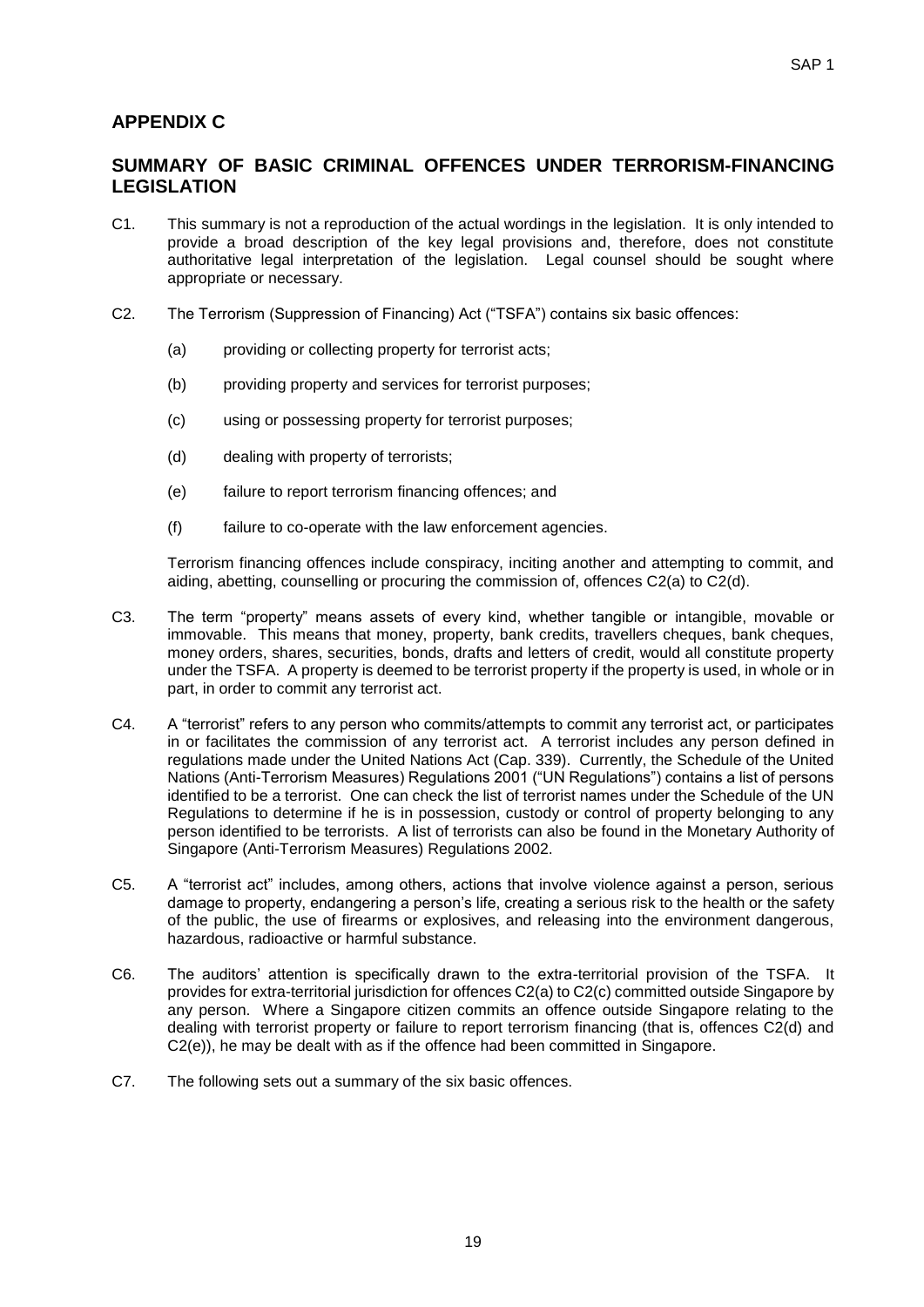#### **Providing or collecting property for terrorist acts**

- C8. It is an offence for any person to directly or indirectly, wilfully and without lawful excuse, provides or collects property:
	- (a) with the intention that the property be used; or
	- (b) knowing or having reasonable grounds to believe that the property will be used,

to commit any terrorist act.

C9. Upon conviction, the accused faces a fine of up to \$100,000, or imprisonment of up to 10 years, or both.

#### **Providing property and services for terrorist purposes**

- C10. It is an offence for any person to, directly or indirectly, collect property, provide or invite a person to provide, or make available property or financial or other related services:
	- (a) intending that they be used, or knowing or having reasonable grounds to believe that they will be used for the purpose of facilitating or carrying out any terrorist act, or for benefiting any person who is facilitating or carrying out such an activity; or
	- (b) knowing or having reasonable grounds to believe that they will be used by or will benefit any terrorist or terrorist entity.
- C11. Upon conviction, the accused faces a fine of up to \$100,000, or imprisonment of up to 10 years, or both.

#### **Using or possessing property for terrorist purposes**

- C12. It is an offence for any person to:
	- (a) use property, directly or indirectly, for the purpose of facilitating or carrying out any terrorist act; or
	- (b) possess property intending that it be used or knowing or having reasonable grounds to believe that it will be used, directly or indirectly, for the purpose of facilitating or carrying out a terrorist act,
- C13. Upon conviction, the accused faces a fine of up to \$100,000, or imprisonment of up to 10 years, or both.

#### **Dealing with property of terrorists**

- C14. Except where specific exemption (subject to terms and conditions) is granted by a lawful authority under the TSFA, no person in Singapore and no citizen of Singapore outside Singapore shall:
	- (a) deal, directly or indirectly, in any property that he knows or has reasonable grounds to believe is owned/controlled by or on behalf of any terrorist or terrorist entity, including funds derived or generated from property owned/controlled, directly or indirectly, by any terrorist or terrorist entity;
	- (b) enter into or facilitate, directly or indirectly, any financial transaction related to a dealing in property referred to in paragraph (a); or
	- (c) provide any financial services or any other related services in respect of any property referred to in paragraph (a) to, or for the benefit of, or on the direction or order of, any terrorist or terrorist entity.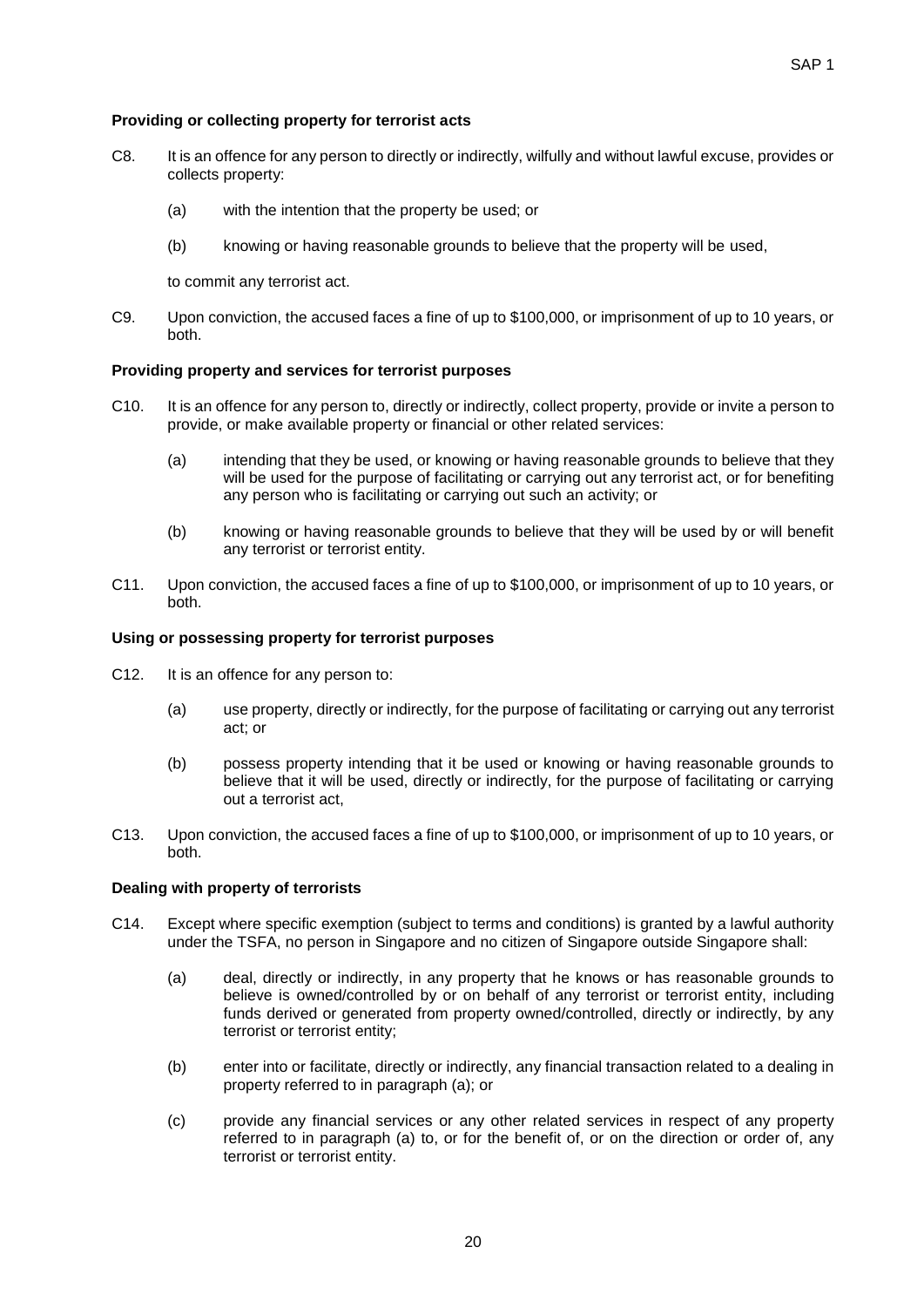C15. Upon conviction, the accused faces a fine of up to \$100,000, or imprisonment of up to 10 years, or both.

#### **Failure to report terrorism financing offences**

- C16. The TSFA imposes a duty on every person in Singapore and every Singapore citizen outside Singapore who has possession, custody or control of terrorist property, or information regarding a transaction/proposed transaction in terrorist property to disclose such information to the authorities.
- C17. The TSFA also requires every person in Singapore who has information which he knows or believes may be of material assistance in preventing a terrorism financing offence, or in securing the apprehension, prosecution or conviction of a person for a terrorism financing offence, to immediately inform the authorities.
- C18. Failure to report is an offence punishable by a fine of up to \$50,000, or imprisonment of up to 5 years, or both.

#### **Failure to co-operate with the law enforcement agencies**

- C19. The TSFA has provisions allowing the Court to issue search warrants, seizure warrants, forfeiture orders or restraint orders against terrorist property. The TSFA also empowers the relevant authorities to require a person to furnish such information or particulars as the relevant authorities think fit in relation to a report of terrorism financing offence.
- C20. Failure to co-operate in relation to those matters is an offence.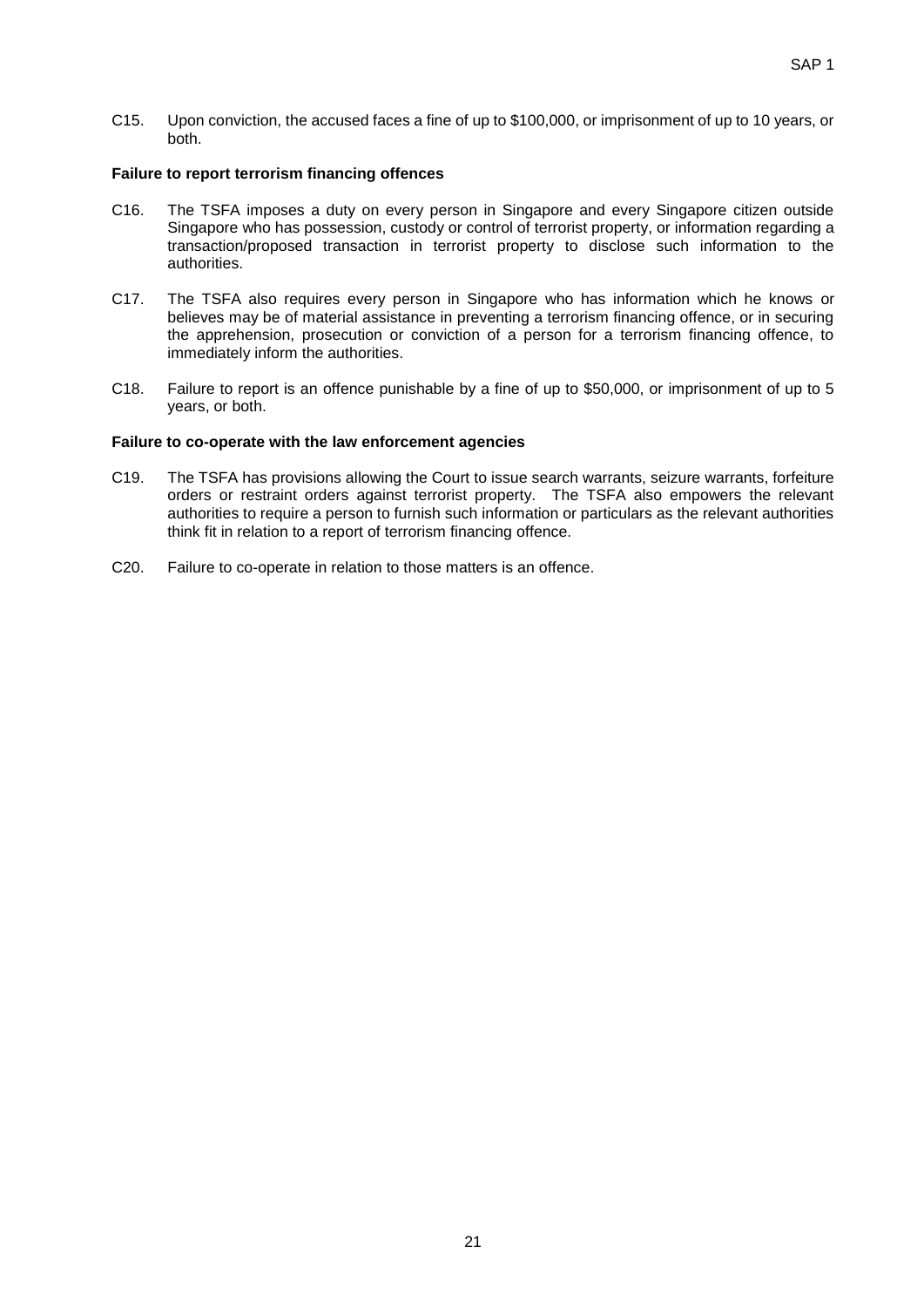### **APPENDIX D**

### **SUMMARY OF BASIC CRIMINAL OFFENCES UNDER THE PENAL CODE**

- D1. This summary is not a reproduction of the actual wordings in the legislation. It is only intended to provide a broad description of the key legal provisions and, therefore, does not constitute authoritative legal interpretation of the legislation. Legal counsel should be sought where appropriate or necessary.
- D2. The primary legislation in Singapore contains the offence of abetment indirectly in relation to an offence. The nature of this offence is summarised below.
- D2. The offence of abetment is set out in sections 107, 108 and 108A of the Penal Code. Abetment involves the active involvement of a person with the principal culprit towards the commission of an offence. There are three forms of abetment, namely:
	- (a) abetment by instigation;
	- (b) abetment by conspiracy; and
	- (c) abetment by aid.
- D3. A person who knowingly aids an offence or facilitates an offence would be liable for abetment of that offence. In the case of *Mavuthalayan (1934) 58 Mad 86* it was held that a person who knowingly aids in the disposal of stolen property is an accomplice to the offence. Therefore, for example, a person who knowingly disposes of, or conceals, (that is, launders) the proceeds of an illegal gambling house may be liable for abetting an offence under the Common Gaming Houses Act (Cap. 49).
- D4. Depending on the facts and circumstances, a person who launders money may be convicted for abetment by aid.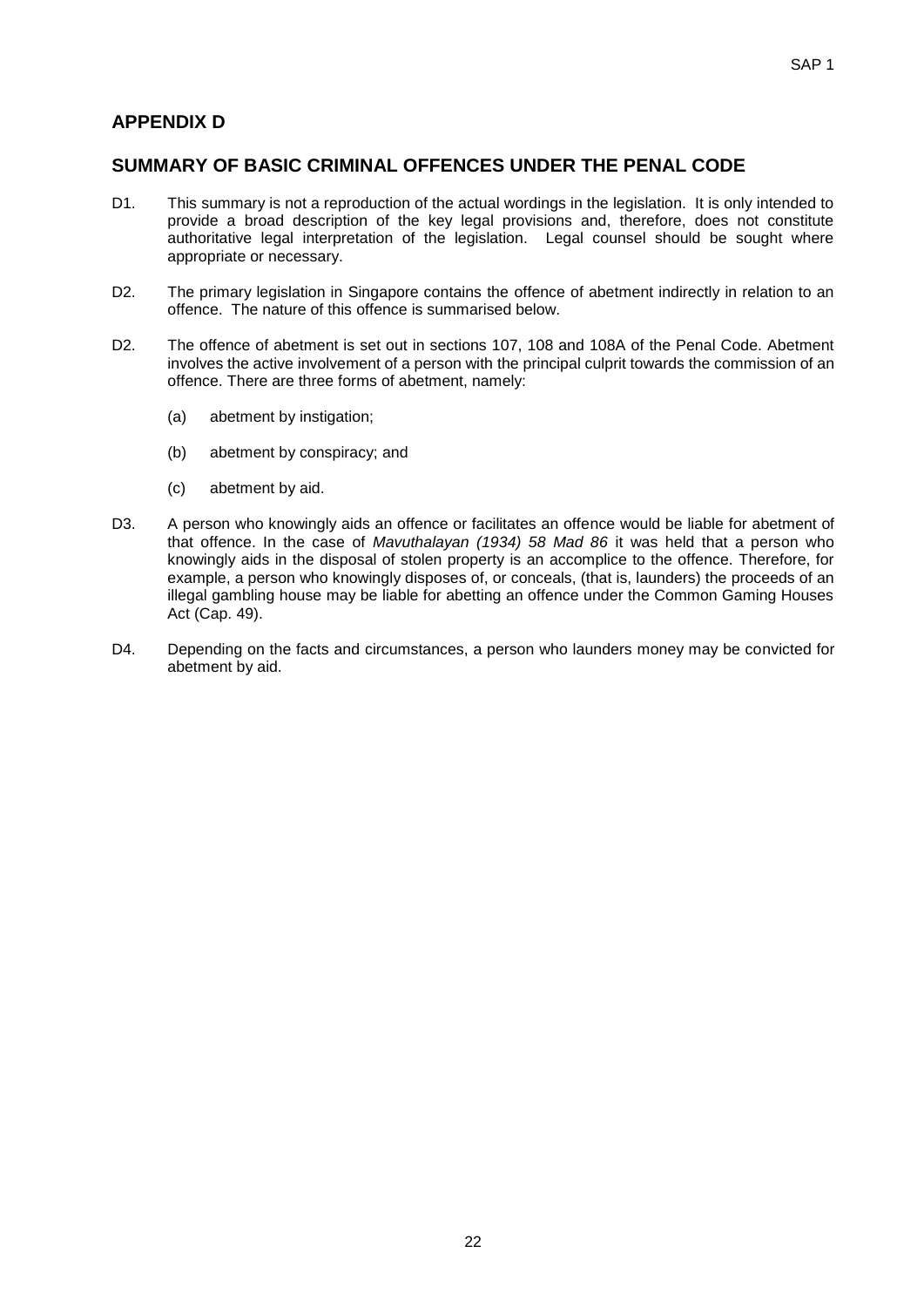### **APPENDIX E**

### **FACTORS INDICATING AN INCREASED RISK OF MONEY LAUNDERING**

- E1. Money launderers use many different and sophisticated types of schemes, techniques and transactions to accomplish their ends. While it would be difficult to describe all money laundering methodologies, the following are the more frequently observed signs of suspicions:
	- (a) broadly, transactions that appear inconsistent with a client's known legitimate (business or personal) activities or means; unusual deviations from normal account and transaction;
	- (b) any situation where personal identity is difficult to determine;
	- (c) unauthorised or improperly recorded transactions; inadequate audit trails;
	- (d) unconventionally large currency transactions, particularly in exchange for negotiable instruments or for the direct purchase of funds transfer services;
	- (e) apparent structuring of transactions to avoid dealing with identification requirements or regulatory record-keeping and reporting thresholds;
	- (f) transactions passed through intermediaries for no apparent business reason; and
	- (g) introduction of a client by an overseas associate or financial institution based in a country or jurisdiction known for drug trafficking and production, other financial crimes and "bank secrecy".
- E2. The following sets out examples of factors indicating increased risk of money laundering. These include industry-specific indicators that auditors may come across during their audit work.

#### E3. **Common Indicators**

- (a) **General**
	- Frequent address changes.
	- Client does not want correspondence sent to home address.
	- Client repeatedly uses an address but frequently changes the names involved.
	- Client uses a post office box or general delivery address, or other type of mail drop address, instead of a street address when this is not the norm for that area.
	- Client's home or business telephone number has been disconnected or there is no such number when an attempt is made to contact client shortly after he/she has opened an account.
	- Client is accompanied and watched.
	- Client shows uncommon curiosity about internal systems, controls, policies and reporting; client has unusual knowledge of the law in relation to suspicious transaction reporting.
	- Client has only vague knowledge of the amount of a deposit.
	- Client gives unrealistic, confusing or inconsistent explanation for transaction or account activity.
	- Defensive stance to questioning or over-justification of the transaction.
	- Client is secretive and reluctant to meet in person.
	- Unusual nervousness of the person conducting the transaction.
	- Client is involved in transactions that are suspicious but seems blind to being involved in money laundering activities.
	- Client insists on a transaction being done quickly.
	- Client appears to have recently established a series of new relationships with different financial entities.
	- Client attempts to develop close rapport with staff.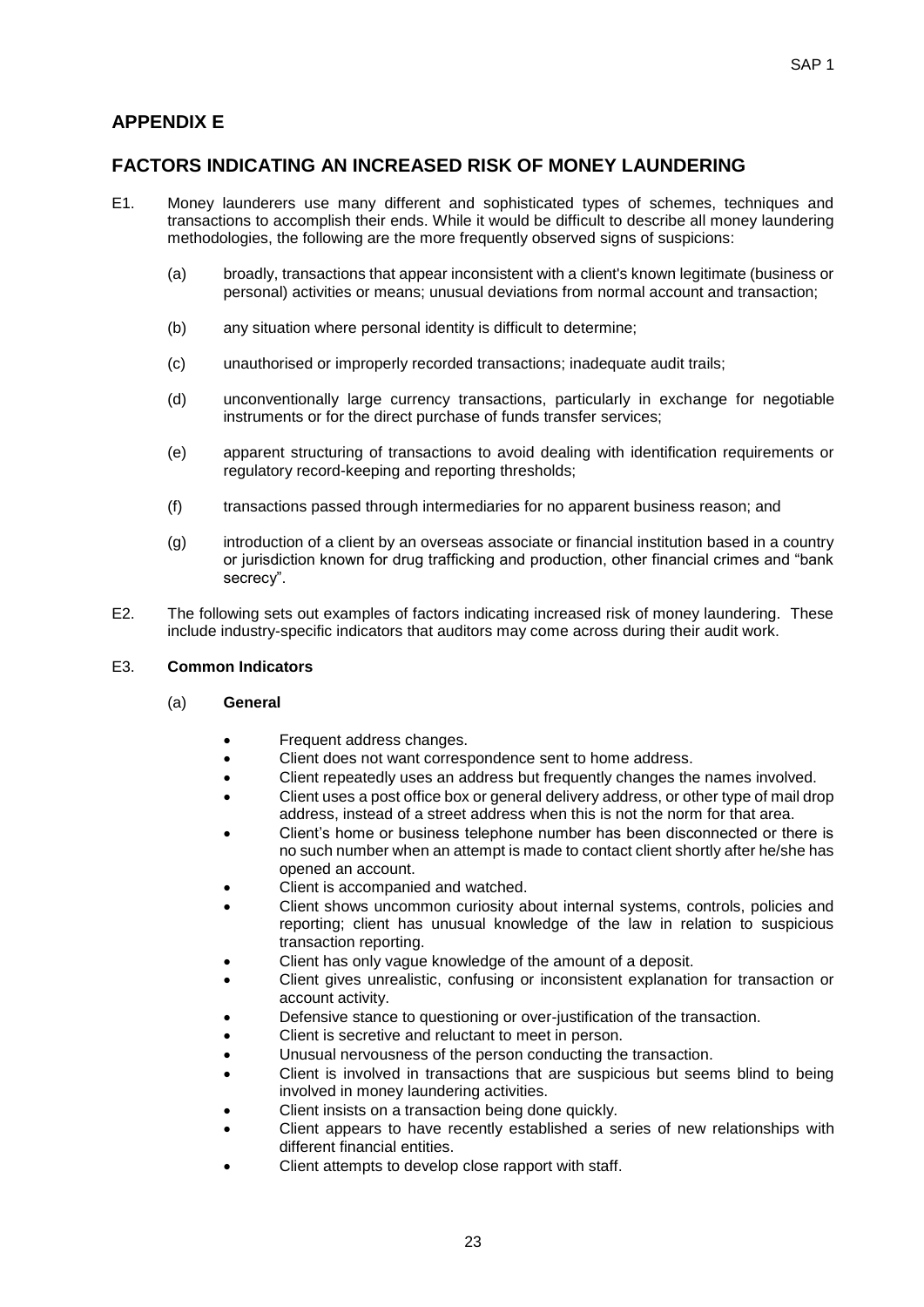- Client offers money, gratuities or unusual favors for the provision of services that may appear unusual or suspicious.
- Client attempts to convince employee not to complete any documentation required for the transaction.
- Large contracts or transactions with apparently unrelated third parties, particularly from abroad.
- Large lump-sum payments to or from abroad, particularly with countries known or suspected to facilitate money laundering activities.
- Client is quick to volunteer that funds are "clean" or "not being laundered."
- Client's lack of business knowledge atypical of trade practitioners.
- Forming companies or trusts with no apparent business purpose.
- Unusual transference of negotiable instruments.
- Uncharacteristically premature redemption of investment vehicles, particularly with requests to remit proceeds to apparently unrelated third parties or with little regard to tax or other cancellation charges.
- Large or unusual currency settlements for investments or payment for investments made from an account that is not the client's.
- Clients seeking investment management services where the source of funds is difficult to pinpoint or appears inconsistent with the client's means or expected behavior.
- Purchase of large cash value investments, soon followed by heavy borrowing against them.
- Buying or selling investments for no apparent reason, or in circumstances that appear unusual, e.g., losing money without the principals seeming concerned.
- Forming overseas subsidiaries or branches that do not seem necessary to the business and manipulating transfer prices with them.
- Extensive and unnecessary foreign travel.
- Purchasing at prices significantly below or above market.
- Excessive or unusual sales commissions or agents fees; large payments for unspecified services or loans to consultants, related parties, employees or government employees.

#### (b) **Cash Transactions**

- Client frequently exchanges small bills for large ones.
- Deposit of bank notes with a suspect appearance (very old notes, notes covered in powder, etc).
- Use of unusually large amounts in traveler's checks.
- Frequent domestic and international ATM activity.
- Client asks to hold or transmit large sums of money or other assets when this type of activity is unusual for the client.
- Purchase or sale of gold, diamonds or other precious metals or stones in cash.
- Shared address for individuals involved in cash transactions, particularly when the address is also for a business location, or does not seem to correspond to the stated occupation (for example, student, unemployed, self-employed, etc.).

#### (c) **Transactions Involving Accounts**

- Apparent use of personal account for business purposes.
- Opening accounts when the client's address is outside the local service area.
- Opening accounts with names very similar to other established business entities.
- Opening an account that is credited exclusively with cash deposits in foreign currencies.
- Use of nominees who act as holders of, or who hold power of attorney over, bank accounts.
- Account with a large number of small cash deposits and a small number of large cash withdrawals.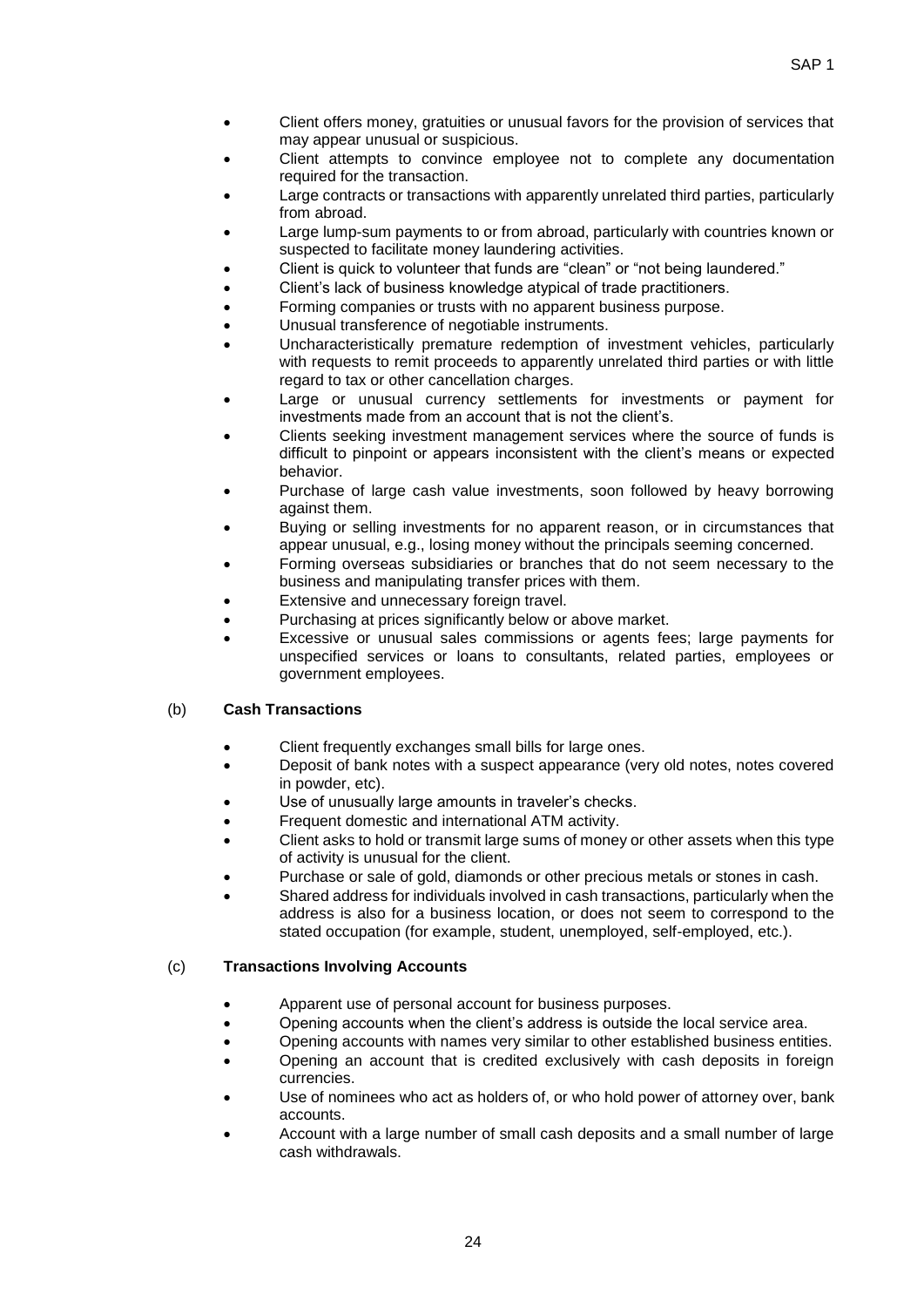- Funds being deposited into several accounts, consolidated into one and transferred outside the country.
- Use of wire transfers and the Internet to move funds to/from high-risk countries and geographic locations.
- Accounts receiving frequent deposits of bearer instruments (e.g., bearer cheques, money orders, bearer bonds) followed by wire transactions.
- Deposit at a variety of locations and times for no logical reason.
- Multiple transactions are carried out on the same day at the same branch but with an apparent attempt to use different tellers.
- Establishment of multiple accounts, some of which appear to remain dormant for extended periods.
- Account that was reactivated from inactive or dormant status suddenly sees significant activity.
- Cash advances from credit card accounts to purchase cashier's checks or to wire funds to foreign destinations.
- Large cash payments on small or zero-balance credit card accounts followed by "credit balance refund checks" sent to account holders.
- Attempting to open accounts for the sole purpose of obtaining online banking capabilities.

#### (d) **Transactions Related to Offshore Business Activity**

- Loans secured by obligations from offshore banks.
- Loans to or from offshore companies.
- Offers of multimillion-dollar deposits from a confidential source to be sent from an offshore bank or somehow guaranteed by an offshore bank.
- Transactions involving an offshore "shell" bank whose name may be very similar to the name of a major legitimate institution.

#### **E4. Industry-Specific Indicators**

#### (a) **Financial Entities**

#### *Personal Transactions*

- Client makes one or more cash deposits to general account of foreign correspondent bank (i.e., flow-through account).
- Client runs large credit card balances.
- Client visits the safety deposit box area immediately before making cash deposits.
- Client wishes to have credit and debit cards sent to international or domestic destinations other than his or her address.
- Client has numerous accounts and deposits cash into each of them, with the total credits being a large amount.
- Client has frequent deposits identified as proceeds of asset sales but assets cannot be substantiated.
- Client acquires significant assets and liquidates them quickly with no explanation.
- Client acquires significant assets and encumbers them with security interests that do not make economic sense.

#### *Corporate and Business Transactions*

- Financial statements of the business differ noticeably from those of similar businesses.
- Representatives of the business avoid contact with the branch as much as possible, even when it would be more convenient for them to have such contact.
- Client makes a large volume of seemingly unrelated deposits to several accounts and frequently transfers a major portion of the balances to a single account at the same bank or elsewhere.
- Client makes a single and substantial cash deposit composed of many large bills.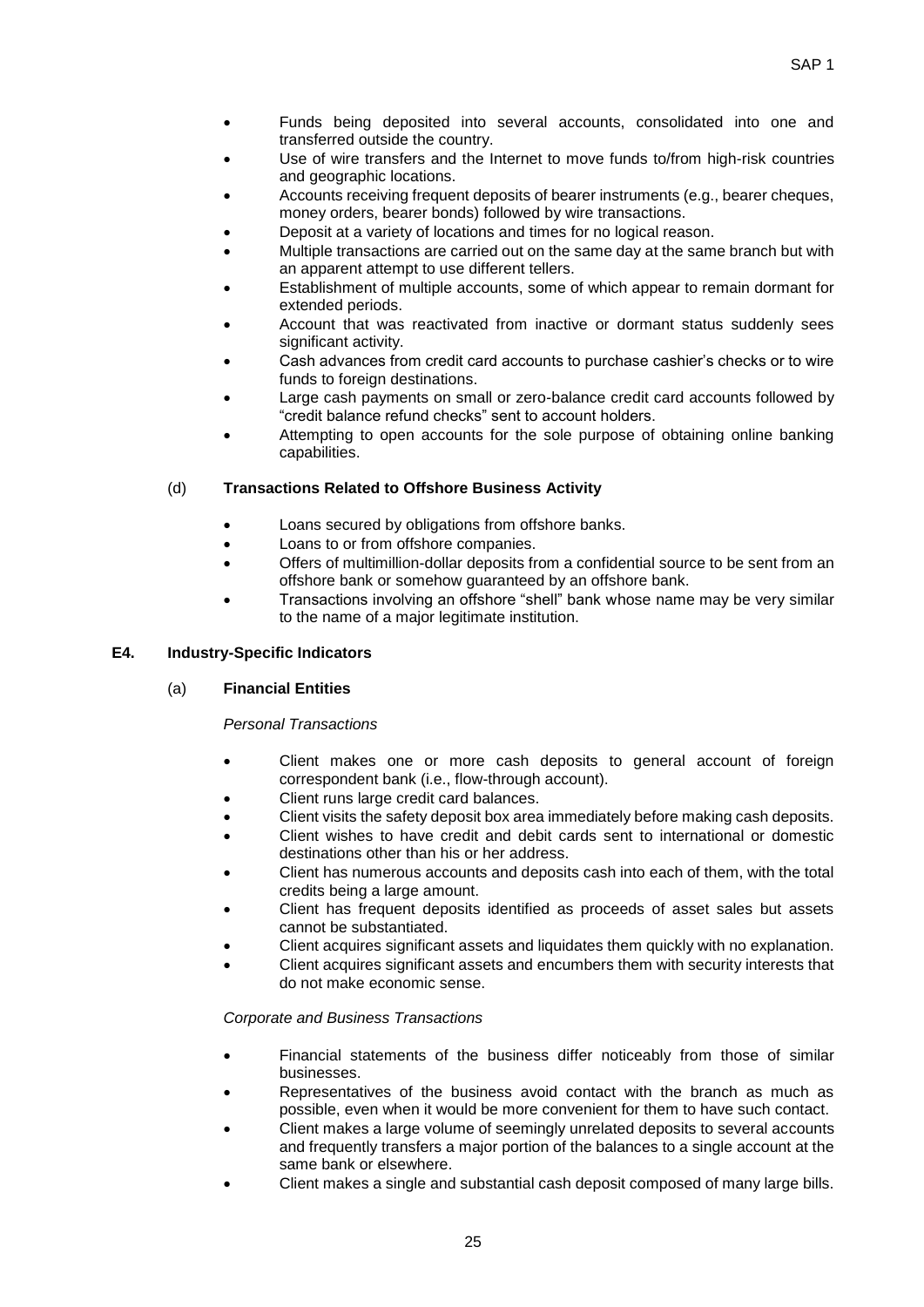Asset acquisition is accompanied by unusual security arrangements.

#### (b) **Businesses that Provide Loans**

- Client suddenly repays a problem loan unexpectedly.
- Client asks to borrow against assets held by another financial institution or a third party, when the origin of the assets is not known.
- Loan transactions are entered into in situations where the client has significant assets and the loan transaction does not make economic sense.
- Customer seems unconcerned with terms of credit or costs associated with completion of a loan transaction.

#### (c) **Life Insurance Companies, Brokers and Agents**

- Atypical incidence of pre-payment of insurance premiums.
- Insurance policies with premiums that exceed the client's apparent means.
- Insurance policies with values that appear to be inconsistent with the client's insurance needs,
- Client requests an insurance product that has no discernible purpose and is reluctant to divulge the reason for the investment.
- Client conducts a transaction that results in a conspicuous increase in investment contributions.
- Client shows more interest in the cancellation or surrender than in the long-term results of investments.
- The duration of the life insurance contract is less than three years.
- The first (or single) premium is paid from a bank account outside the country.
- Client accepts very unfavorable conditions unrelated to his or her health or age.
- Transaction involves use and payment of a performance bond resulting in a cross border payment.
- Substitution, during the life of an insurance contract, of the ultimate beneficiary with a person without any apparent connection with the policyholder.

#### (d) **Securities Dealers**

- Attempts to purchase investments with cash.
- Client makes large or unusual settlements of securities in cash.
- The entry of matching buying and selling of particular securities or futures contracts (called match trading), creating the illusion of trading.
- Large fund flows through non-resident accounts with brokerage firms.
- Transaction of very large dollar size.
- Unusually complex method of purchasing financial products.
- All principals of client are located outside of local jurisdiction.
- Third-party purchases of shares in other names (i.e., nominee accounts).

#### (e) **Foreign Exchange Dealers and Money Services Businesses**

- Client exchanges currency and requests the largest possible denomination bills in a foreign currency.
- Client knows little about address and contact details for payee, is reluctant to disclose this information or requests a bearer instrument.
- Client wants a cheque issued in the same currency to replace the one being cashed.
- Client instructs that funds are to be picked up by a third party on behalf of the payee.
- Client requests numerous cheques or postal money orders in small amounts and various names, which total the amount of the exchange.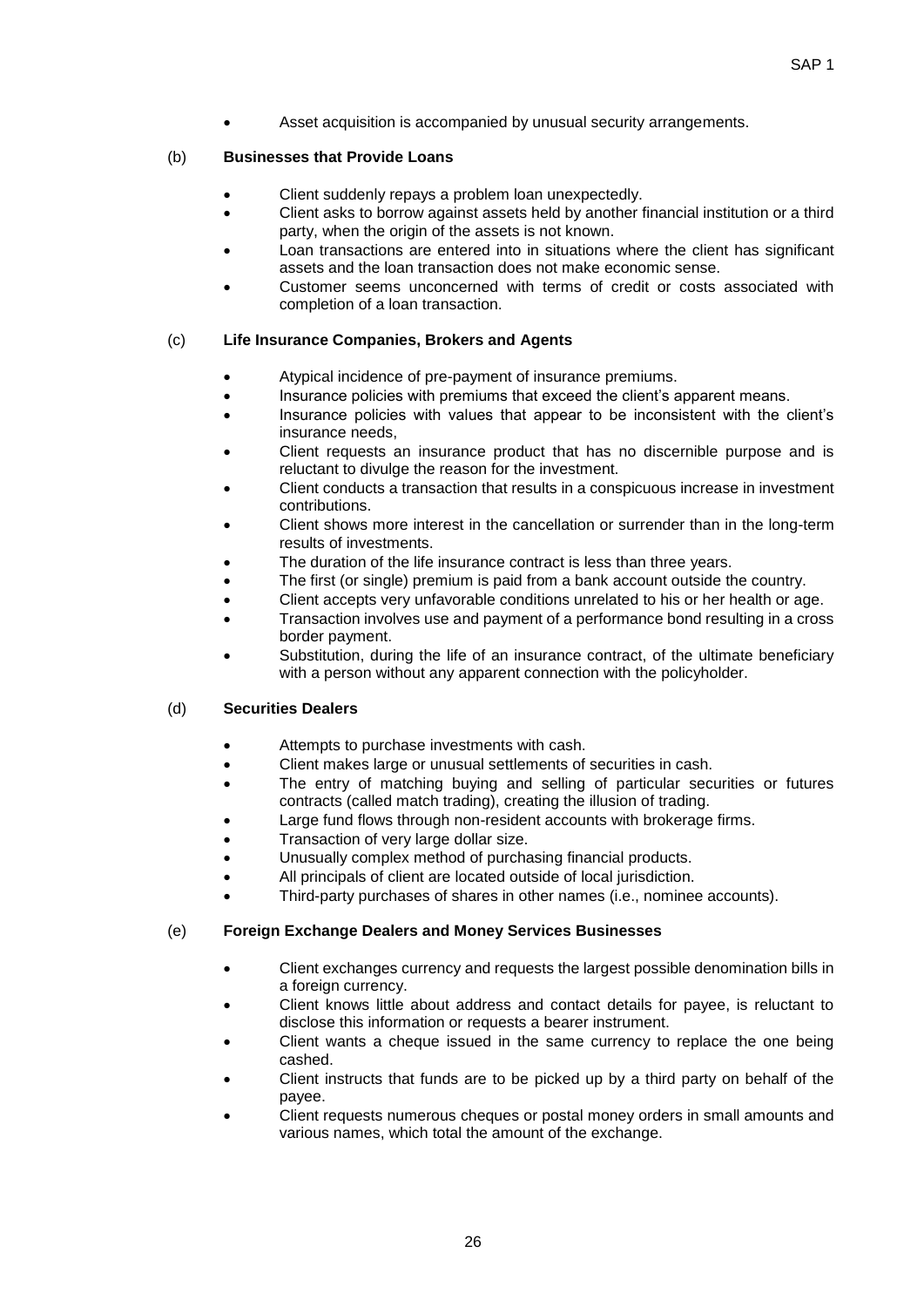### (f) **Accountants**

- Use of many different firms of auditors and advisers for connected companies and businesses.
- Client has a history of changing bookkeepers or accountants yearly.
- Client is uncertain about location of company records.
- Company records consistently reflect sales at less than cost, thus putting the company into a loss position, but the company continues without reasonable explanation of the continued loss.
- Company is invoiced by organizations located in a country that does not have adequate money laundering laws and is known as a highly secretive banking and corporate tax haven.

### (g) **Real Estate Brokers or Sales Representatives**

- Client arrives at a real estate closing with a significant amount of cash.
- Client purchases property in the name of a nominee such as an associate or a relative (other than a spouse).
- Client does not want to put his or her name on any document that would connect him or her with the property or uses different names on Offers to Purchase, closing documents and deposit receipts.
- Client inadequately explains the last minute substitution of the purchasing party's name.
- Client pays substantial down payment in cash and balance is financed by an unusual source or offshore bank.
- Client purchases property without inspecting it.
- Client purchases multiple properties in a short time period, and seems to have few concerns about the location, condition and anticipated repair costs, etc., of each property.
- Client pays rent or the amount of a lease in advance using a large amount of cash.
- Client is known to have paid large remodeling or home improvement invoices with cash, on a property for which property management services are provided.

#### (h) **Casinos and other Gaming/Betting Organizations**

- Acquaintances bet against each other in even-money games and it appears that they are intentionally losing to one of the party.
- Client requests checks that are not for gaming winnings.
- Client purchases large volume of chips with cash, participates in limited gambling activity with the intention of creating a perception of significant gambling, and then cashes the chips for a casino check.
- Client exchanges small denomination bank notes for large denomination bank notes, chip purchase vouchers or checks.

#### (i) **Factors arising from action by the entity or its directors**

Where an entity is actively involved in money laundering, the signs are likely to be similar to those where there is a risk of fraud, and include:

- complex corporate structure where complexity does not seem to be warranted;
- complex or unusual transactions, possibly with related parties;
- transactions with little commercial logic taking place in the normal course of business;
- transactions not in the normal course of business;
- transactions where there is a lack of information or explanations, or where explanations are unsatisfactory;
- transactions at an undervalue;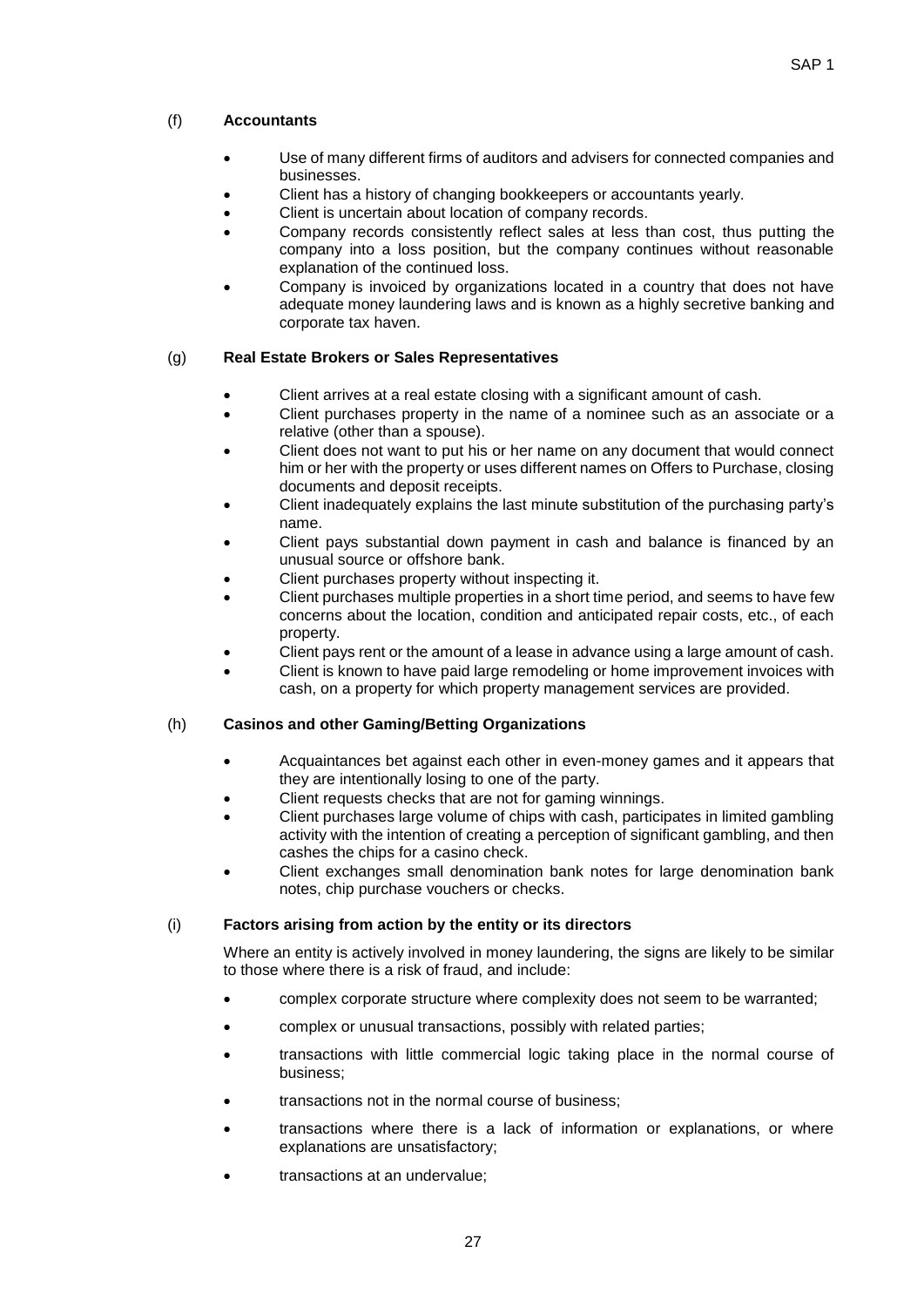- transactions with companies whose identity is difficult to establish as they are registered in countries known for their commercial secrecy;
- extensive or unusual related party transactions;
- many large cash transactions when not expected;
- payments for unspecified services, or payments for services that appear excessive in relation to the services provided;
- the forming of companies or trusts with no apparent commercial or other purpose;
- long delays in the production of company or trust accounts;
- foreign travel which is apparently unnecessary and extensive.
- (j) Politically Exposed Persons ("PEPs")

PEPs are individuals who are or have been entrusted with prominent public functions in a foreign country, for example:

- Heads of State or of government
- senior politicians
- senior government judicial or military officials
- senior executives of state owned corporations
- important political party officials.

Business relationships with family members or close associates of PEPs involve reputational risks similar to those with PEPs themselves. The definition is not intended to cover middle ranking or more junior individuals in the foregoing categories.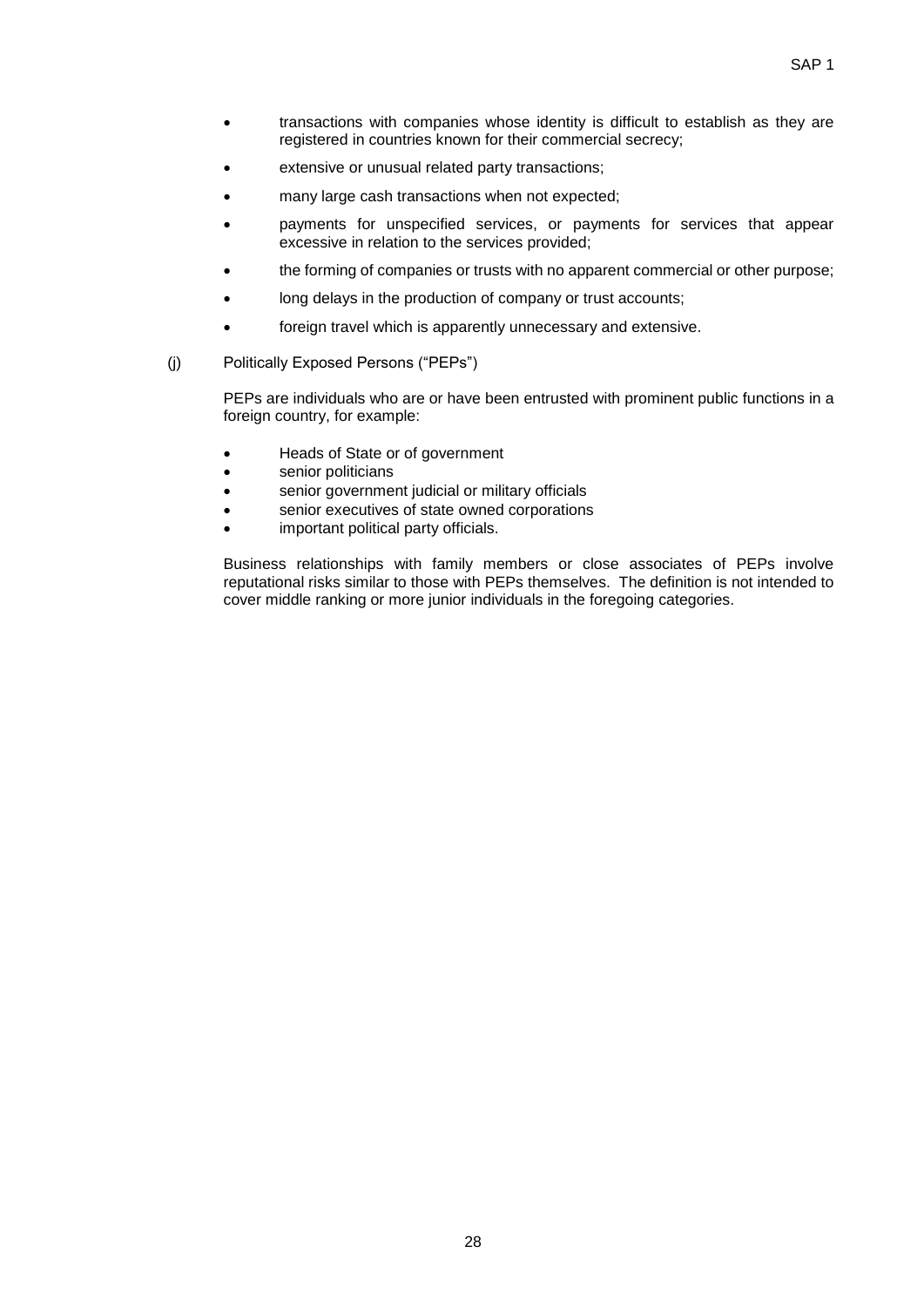### **APPENDIX F**

## **INDICATIVE REPORT CONTENT**

| <b>Reporting Accounting Firm</b>                          |  |  |  |  |
|-----------------------------------------------------------|--|--|--|--|
| Name:                                                     |  |  |  |  |
| Address:                                                  |  |  |  |  |
| Telephone:                                                |  |  |  |  |
| <b>Reporting Officer</b>                                  |  |  |  |  |
| Name of Reporting Officer:                                |  |  |  |  |
| Designation:                                              |  |  |  |  |
| Report Reference:                                         |  |  |  |  |
| Contact Officer: (if different<br>from Reporting Officer) |  |  |  |  |
| Designation:                                              |  |  |  |  |
| <b>Customer's Particulars</b>                             |  |  |  |  |
| Name:                                                     |  |  |  |  |
| Country of Registration:                                  |  |  |  |  |
| <b>Registration Date:</b>                                 |  |  |  |  |
| Registration No.:                                         |  |  |  |  |
| Address:                                                  |  |  |  |  |
| Telephone:                                                |  |  |  |  |
| Name of CEO:                                              |  |  |  |  |

\* Delete whichever is inappropriate.